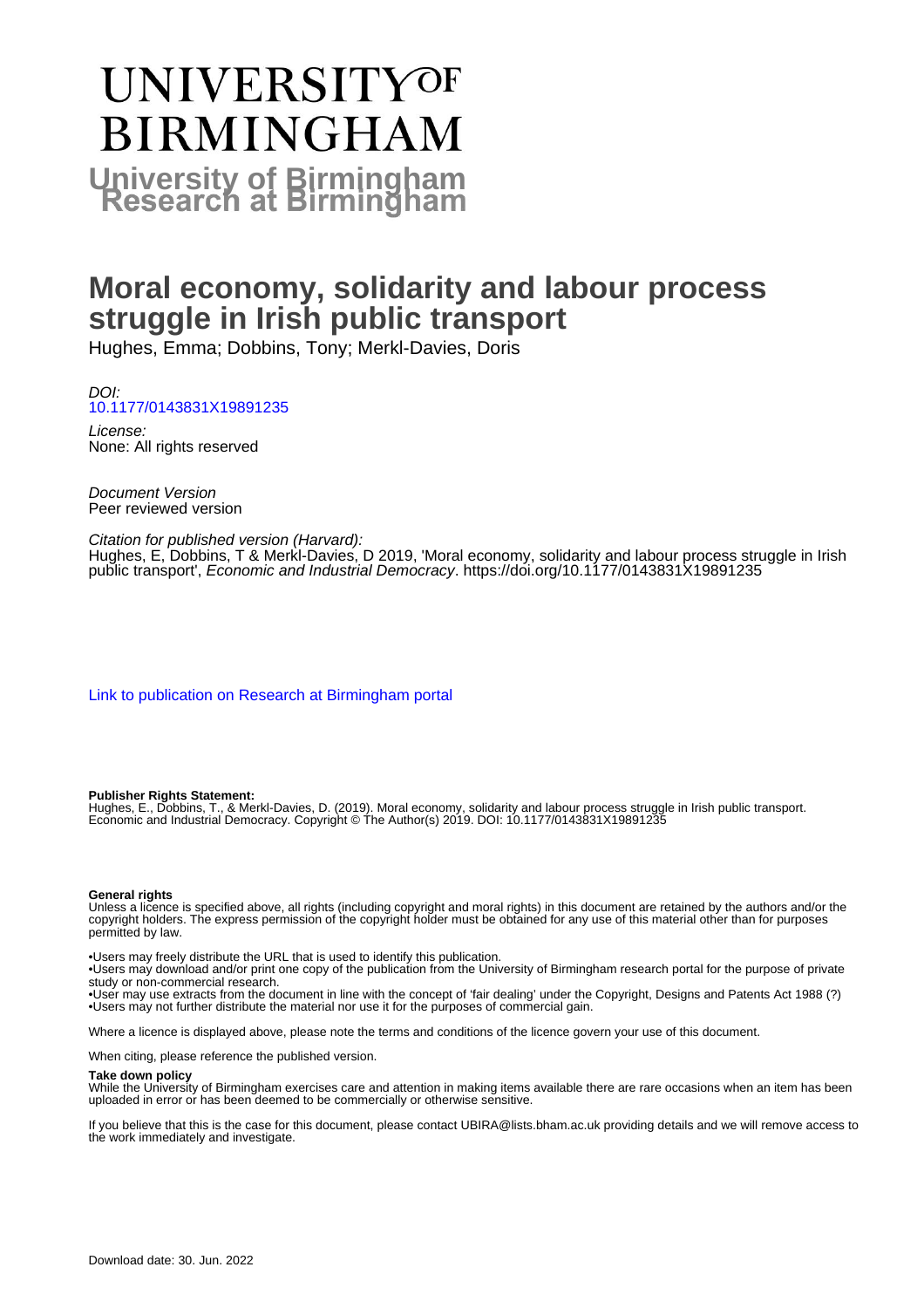# **Moral economy, solidarity and labour process struggle in Irish public transport**

Corresponding author: Dr Emma Hughes E.S.Hughes@liverpool.ac.uk Lecturer in HRM University of Liverpool Management School UK L69 7ZH

Professor Tony Dobbins t.dobbins@bham.ac.uk Professor of HRM and Employment Relations University of Birmingham B15 2TT

> Professor Doris Merkl-Davies Professor of Accounting d.m.merkl-davies@bangor.ac.uk Bangor University LL57 2DG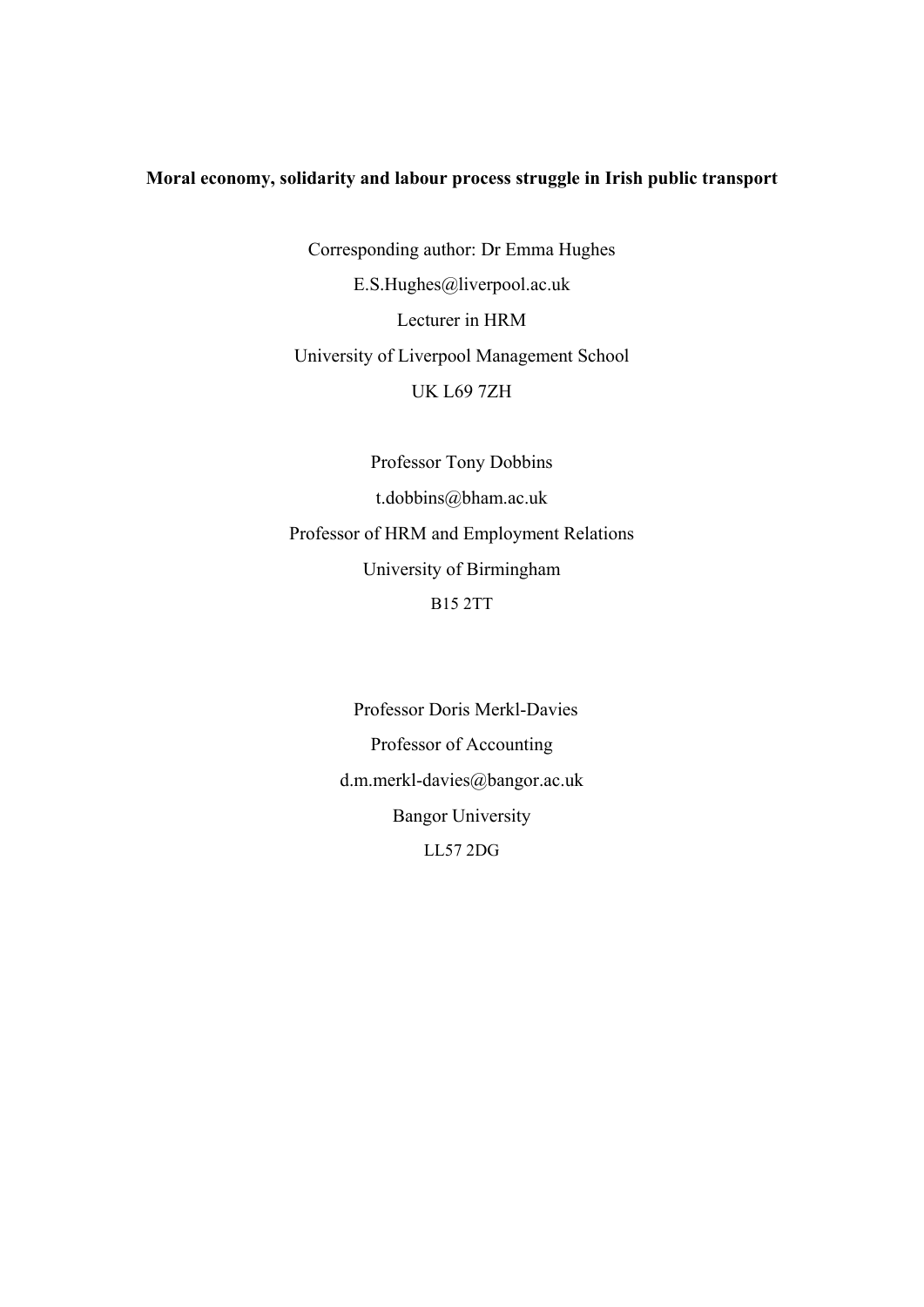#### **Moral economy, solidarity and labour process struggle in Irish public transport**

#### **Abstract**

This article empirically applies Knut Laaser's integrated conceptual framework, combining Sayer's moral economy (ME) theory with labour process theory (LPT), to examine how two rival Irish unions engaged with an uneven moral economy and consciously sought to build collective worker solidarity during a dispute over competitive tendering and marketization. Using qualitative data from a case study of BusCo in Ireland's public transport sector, the article enriches sociological understanding of trade union solidarity, and how it is engendered, contested and experienced.

**Keywords:** labour process, moral economy, public transport, solidarity, unions.

### **Introduction**

Worker solidarity and resistance have been extensively researched (Doellgast et al., 2018; Edwards, 1990; 2018; Fantasia, 1988; Jansen at al., 2017; Marino et al., 2019; Kelly, 1998). Similarly, moral economy (ME) studies have increased recently, with some identifying worker resistance (Breslin and Wood, 2016; Khurana, 2017; Laaser, 2016; Mulinari, 2019). However, very few empirical studies (see Laaser, 2016) merge Sayer's (2005, 2011, 2015) ME approach with labour process theory (LPT) (Thompson and Smith, 2009, 2010, 2017; Smith, 2016). Laaser (2016) pioneered a theoretical framework effectively integrating fundamental LPT and ME aspects, to examine changing social and moral employee-manager relationships in bank work. This article empirically applies Laaser (2016)'s novel and holistic approach to enrich understanding of the changeable dynamics of how union solidarity is constructed and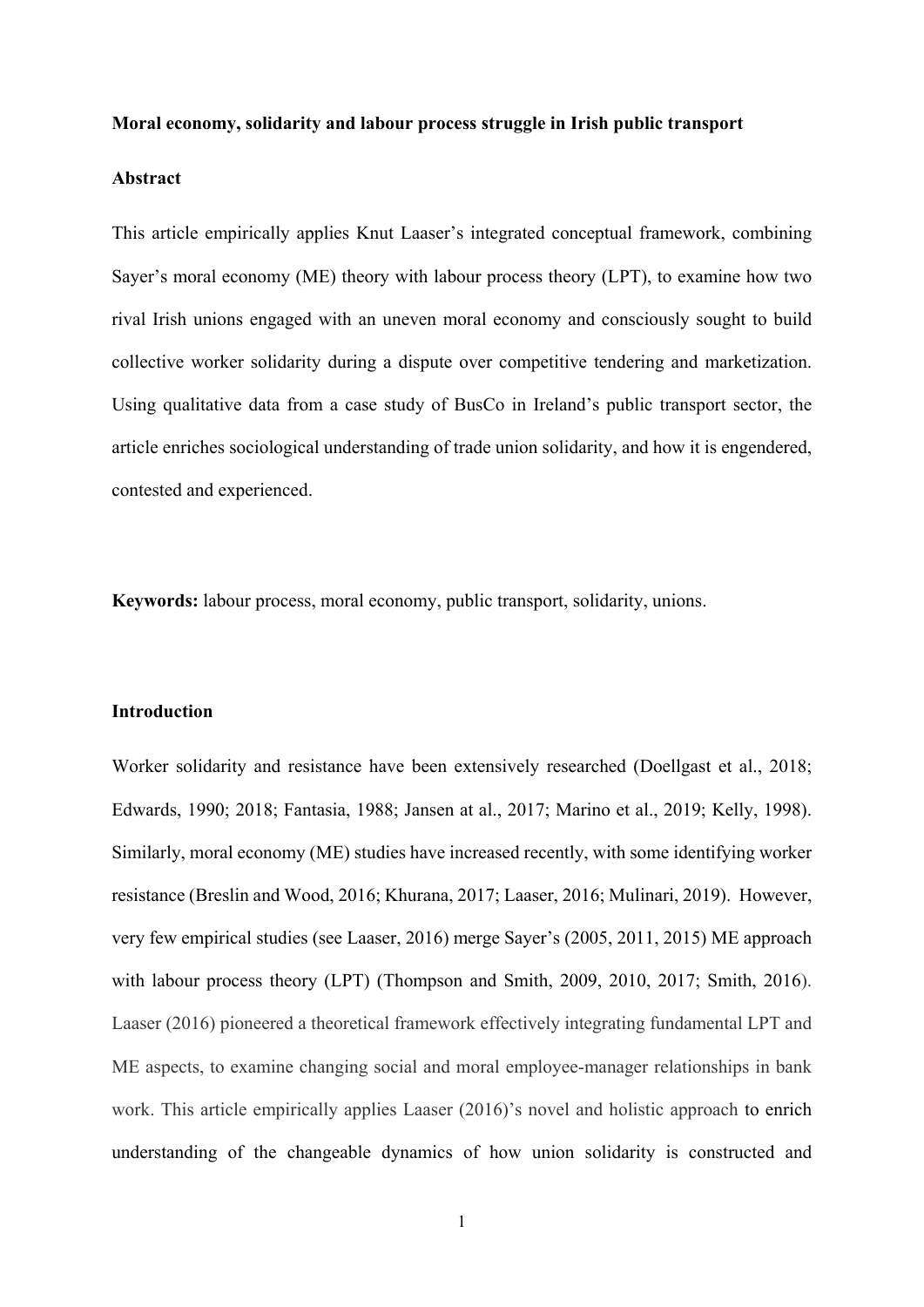experienced. The study examines the question: How does fusion of a contested labour process and multi-layered moral economy shape collective (union) solidarity during a dispute over restructuring at BusCo in the Irish public transport sector?

By empirically applying Laaser's (2016) framework, two contributions are made. First, the article demonstrates the dialectics of how 'structured antagonism' (Edwards, 1990, 2018) within the labour process is fused with lay morality, social relationships, commitments, shared ideas and union/representative agency, to activate overt collective solidarity. It also illustrates how collective solidarity is further enabled or inhibited by contextual political economy forces. This provides a more contextualised and dynamic account of workplace conflict, by identifying multiple social, moral and political economy forces influencing worker solidarity. Moreover, Laaser's (2016) framework enables deeper theorization of workplace struggle focusing on human and moral (dis) connections. Applied to an empirical case study of BusCo, collective worker solidarity on the one hand reflects structured antagonism between managers and workers, underpinned by labour indeterminacy and competing concerns over control, as highlighted in LPT (Edwards, 1990, 2018; Thompson and Smith, 2010, 2017). Notwithstanding, on the other hand, collective worker solidarity reflects disconnected moral understandings between workers and employers around the nature and meaning of work and how employees and employers should treat each other. Collective workplace conflict in the Irish public transport sector also renders an interesting case study context to examine how collective worker solidarity is shaped by social and moral (dis)connections between coworkers, and between workers and passengers.

Second, the article advances ME scholarship by critically analysing unionized workers' dynamic and intricate moral economy during a concrete dispute over state-driven competitive tendering/marketization in the Republic of Ireland, and by empirically demonstrating how LPT's workplace/employment relationship-focused materialist analysis complements ME.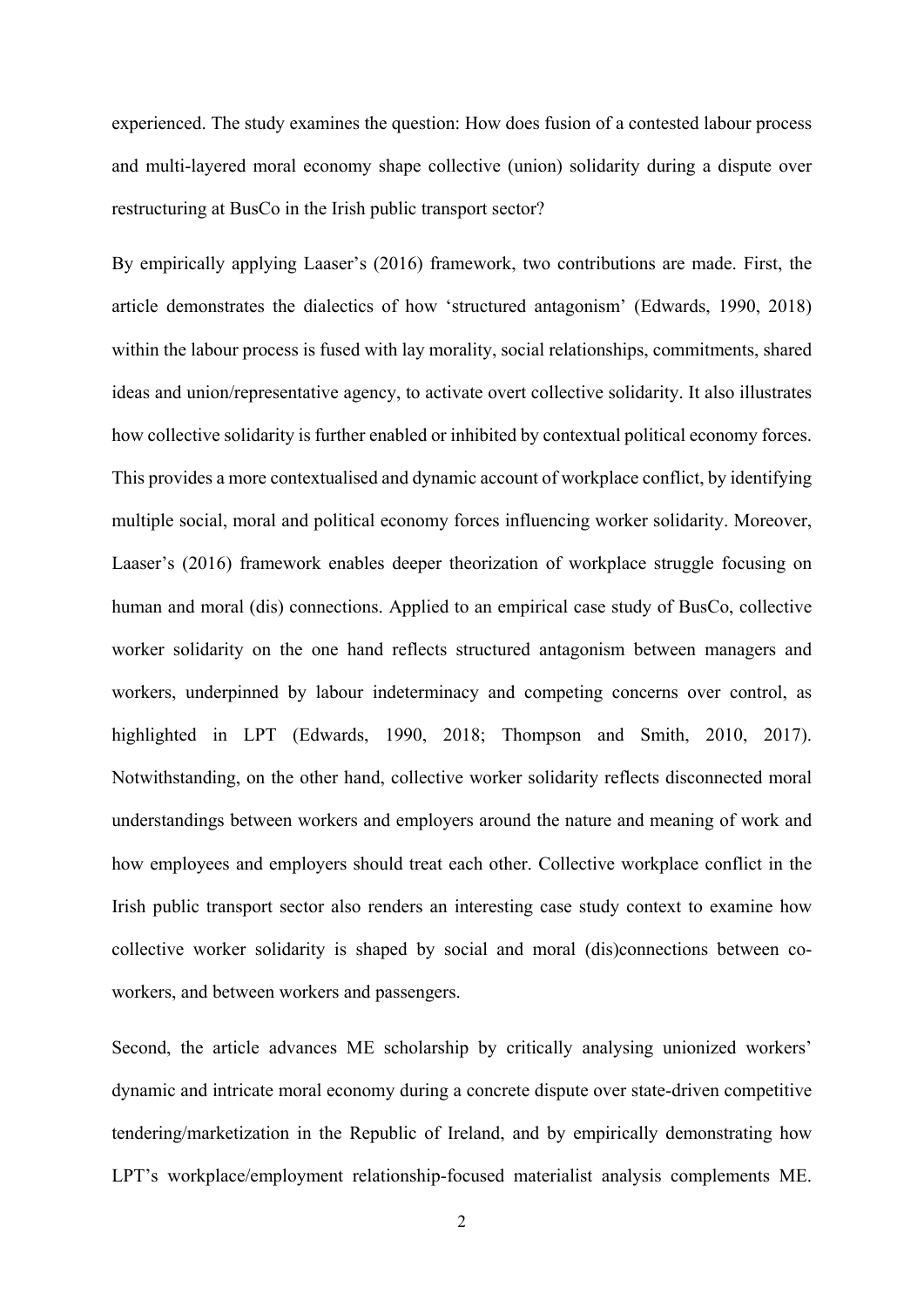Laaser's (2016) integrated framework utilizes LPT to capture moral economy unevenness. Moral understandings are theorized as noteworthy attempts to humanise economic and social employment relationships within specific political economy contexts, but are incapable of eliminating 'structured antagonism' and labour process power imbalances, which may enable or constrain moral economies. This article applies Laaser's (2016) framework to analyse moral economy unevenness in relation to a case context of strong collective worker solidarity, where 'structured antagonism' surfaces more explicitly.

Section two provides a condensed review of 'moral economy' and LPT, outlining some key prior research and explaining how our framework was applied originally by Laaser (2016). Section three introduces the case context, data and research methods. Section four presents the findings under four solidarity themes: 1) solidarity background, 2) solidarity constraints, 3) developing overt solidarity and 4) solidarity outcomes. Finally, section five summarizes how applying Laaser's (2016) framework fusing Sayer's ME (2000) with LPT (Thompson and Smith, 2010, 2017) enhances understanding of dialectical tensions regarding worker solidarity.

#### **The multi-layered moral economy**

Studying 'moral economy' (ME) involves examining 'ways in which economic activities, in the broad sense, are influenced by moral-political norms and sentiments, and how, conversely, those norms are compromised by economic forces,' (Sayer, 2000: 80). In general, 'moralpolitical norms and sentiments' constitute 'the responsibilities and rights of individuals and institutions with respect to others [and include] the needs and the ends of economic activity' (Sayer, 2000: 79).

Polanyi's (1957, 1968) influential ME theory focusing on a late  $19<sup>th</sup>$  century/early  $20<sup>th</sup>$  century marketization wave, accentuates the destructive power of markets through commodifying three 'fictitious commodities', land, money and labour. He observes a 'double movement', where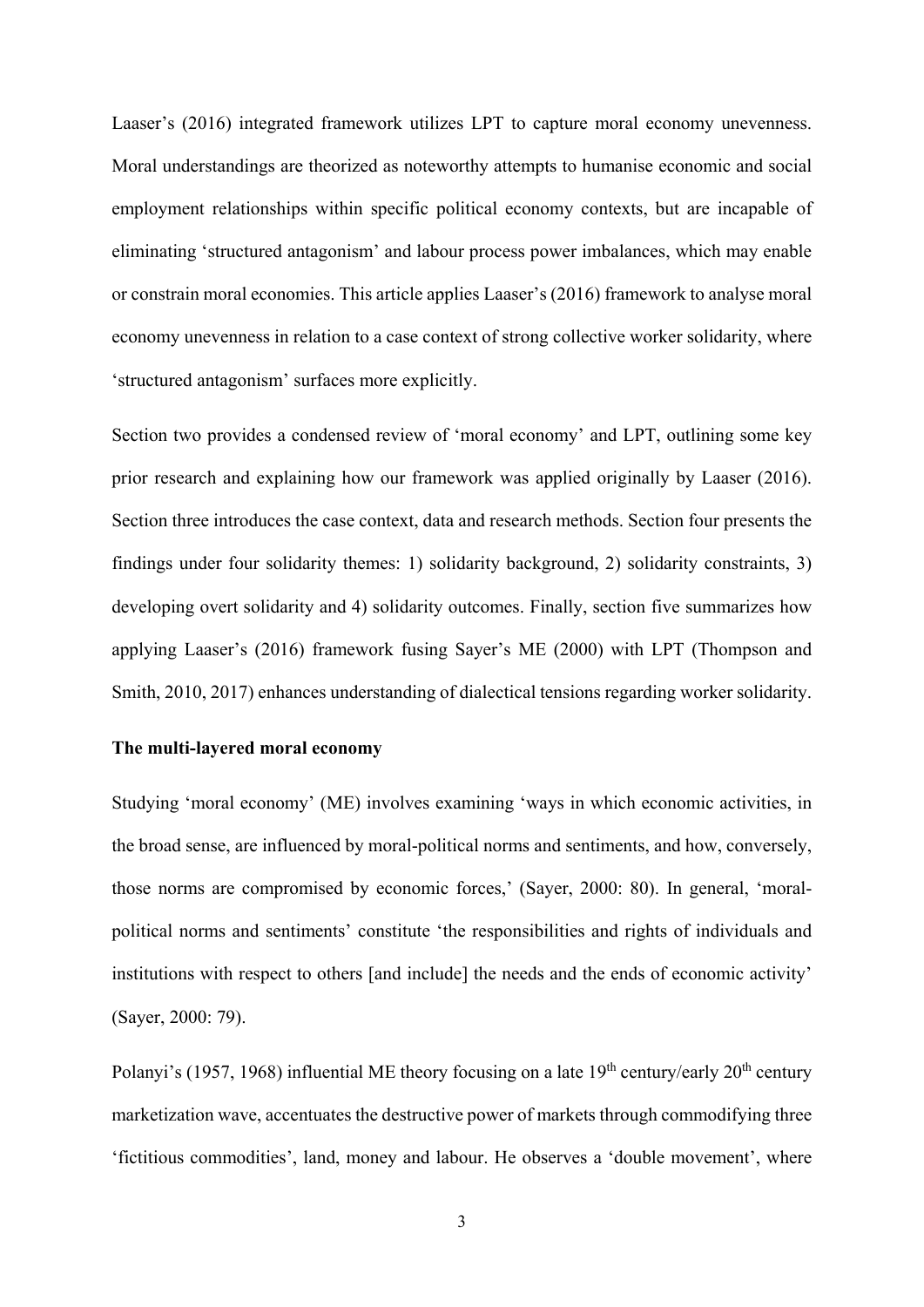economic liberals pursue disembedded self-regulated economies, while oppositional social groups (e.g., unions, communes, co-operatives) aim to protect society and workers from market fundamentalism by underscoring moral and social obligations (Bolton et al., 2016; Gajewska, 2013; Greco and Chiarello, 2014; Polanyi, 1957, 1968).

Pivotal to this study and influenced by Polanyi (1957, 1968), is Sayer's (2005, 2011, 2015) ME theory, stressing 'lay morality'. Lay morality assumes that understanding how people act in real-life contexts involves stretching human motivations beyond pure self-interest and focusing on multiple needs, commitments, relationships, and how people should treat others. It posits that humans make normative evaluative judgements about how their own and others' actions impact their own and others' well-being. Sentient beings continuously monitor and evaluate what is good, bad, fair or unfair about particular situations and what to do for the best, by considering human capacity to flourish/suffer.

Lay morality highlights dialectical relations where economic practices shape, but are simultaneously shaped by, human agency and lay morality (Laaser, 2016, Sayer, 2005). Lay morality and human agency are contested and enabled/constrained by power networks and other structural conditions (Bolton and Laaser, 2013; Sayer, 2000, 2011). Consequently, moral economies and norms, needs, values, ideas, commitments, relationships and behaviours they help define, constitute various social, political and ideological layers, potentially in tension and shaped, but not determined, by moral principles (Sayer, 2000). Even when economic/market relationships are enforced by politically-economically dominant social actors, this is never unanimous or ideologically hegemonic. Moral economies are sites of struggle and market rule is never total (McMurtry, 2013; Peck, 2013; Schröder, 2012).

Sayer's (2005, 2011, 2015) ME views employment as an economic, moral and social relationship, enmeshed in multiple networks of mutual reciprocity, power dynamics, political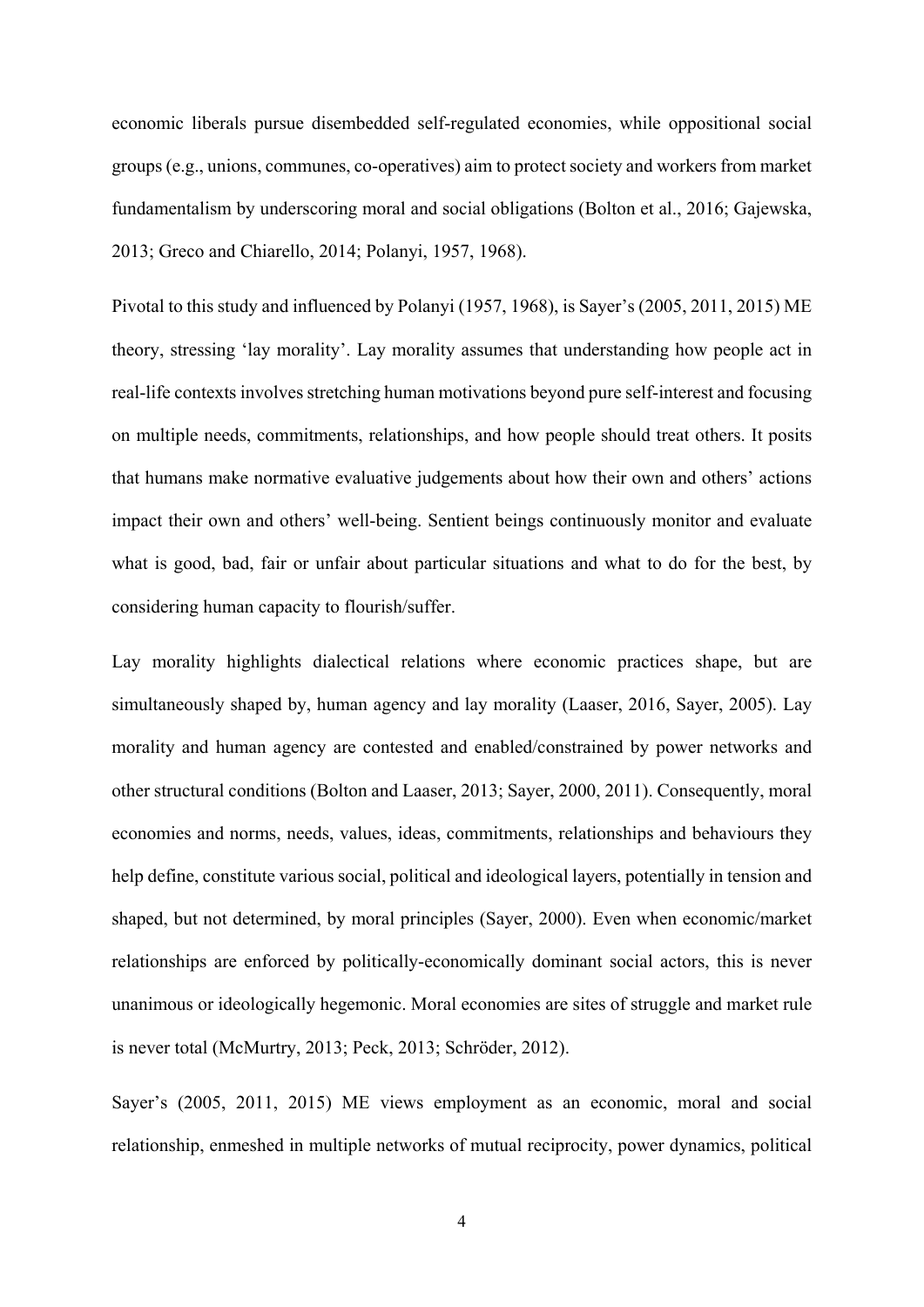tensions, ideologies, trust relations and social dependencies (Bolton et al., 2012; Fox, 1974; Khurana, 2017; Polanyi, 1957; Sayer, 2000, 2015; Umney, 2017). Sayer elucidates irreconcilable moral economy contradictions in capitalist organizations because capitalism's raison d'être is accumulating profit, not meeting moral human needs. Workers are social beings whose physical, psychological, economic and cultural well-being depends on collective cooperation with others (Sayer, 2007, 2015; Sennett, 2013). Moreover, employees can pursue divergent concerns from employers, which sometimes clash with organizational goals. Workers may resist due to deficient material extrinsic goods such as pay and conditions, but also due to inadequate intangible intrinsic moral goods, such as dignity, recognition, autonomy and trust (Hodson, 2001; Sayer, 2007).

#### **Fusing Labour Process Theory and ME**

Labour process theory (LPT) (Thompson and Smith, 2009, 2010, 2017; Smith, 2016; Thompson and Newsome, 2016) can enhance lay morality's capacity to analyse social relations of workplace struggle and the contradictions of conflict and cooperation. Contemporary LPT specifically captures workplace-based resistance at root-level and links it to broader political economy contextual forces associated with capital accumulation; including technology, financialization, dominant ideologies and globalization (Thompson and Smith, 2009, 2017).

LPT views employment relationships as embedding an enduring 'structured antagonism' dynamic comprising unequal employer-employee dependence, with employees subordinate to employer authority and control (Edwards, 1990, 2018). Nevertheless, managers and employees persistently negotiate content, duration and price of embodied labour power. Open-ended effort-reward exchanges are characterized by intricate conflict-cooperation tensions and are subject to internal/external contextual pressures (Author A; Baldamus, 1961; Bélanger and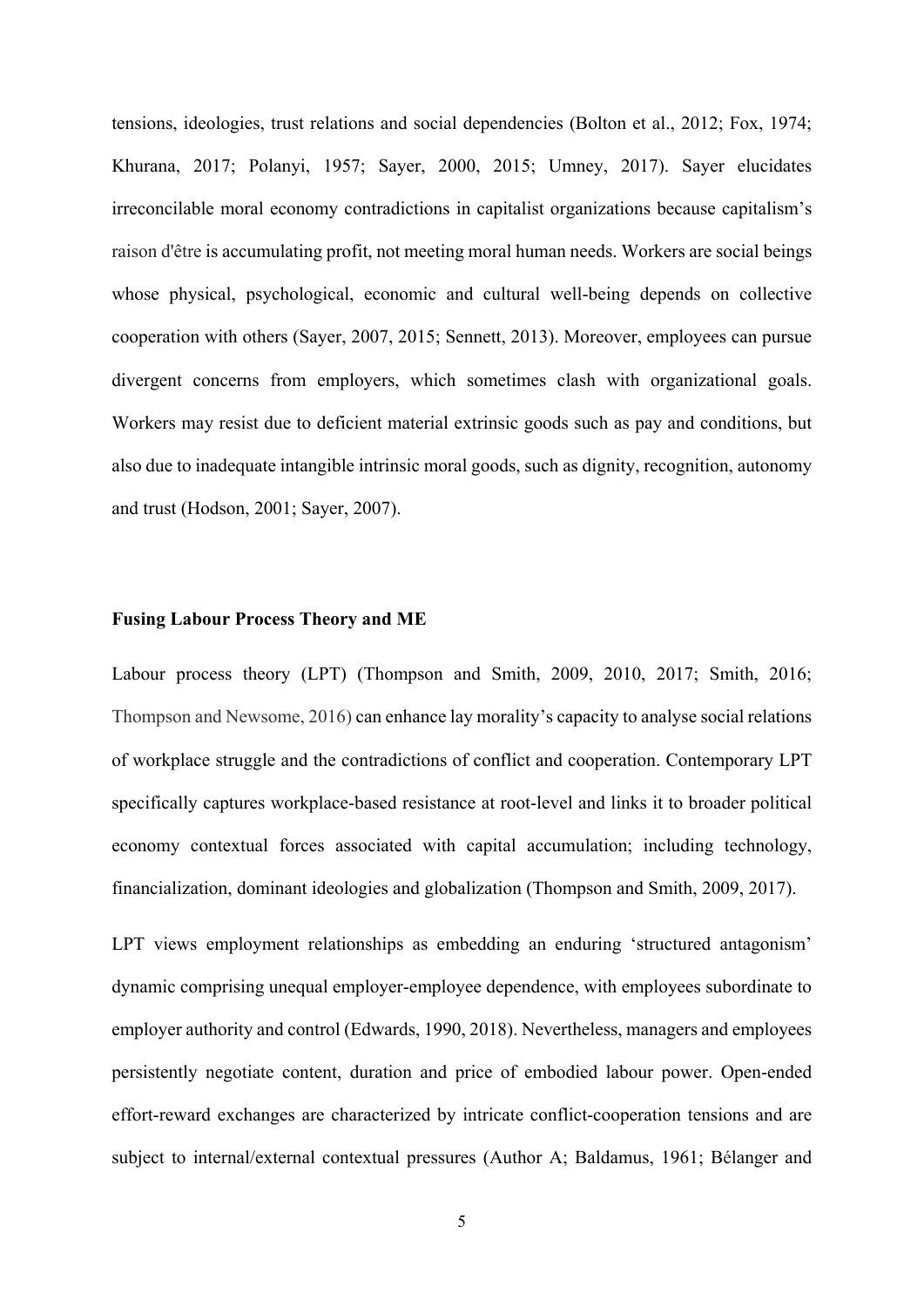Edwards, 2013). In specific contexts and at certain times it may become more overt and visible to workers that they have collective concerns that differ from employers and capital. Hence, particular internal/external situational forces intertwine to activate pre-existing solidarity and stimulate overt collective struggles over the frontier of control (Goodrich, 1920). Social scientists can explicitly adopt 'structured antagonism' as an analytical starting/anchor concept to examine how embryonic solidarity within the labour process evolves and becomes more observable at different points in time, in specific contexts.

Kelly's (1998) Mobilization Theory discusses social processes, which help stress common worker preferences and activate pre-existing solidarity within the labour process. Mobilization Theory posits that union agency and ideologies significantly shape mobilization, by influencing workers' evaluations of social categories they belong to (their social identity), and of 'outgroups' (e.g., employers) (Darlington, 2018). Taylor and Moore (2015) underscore how union ideological frames promote collective resistance and challenge employer narratives during a British Airways dispute. However, employer power over the labour process can prevent collective resistance and intensify managerial control (Author A; Burawoy, 2013). Furthermore, Bélanger and Edwards (2013) explain how consumerist ideology increasingly influences the labour process. Manager and customer control are mutually reinforcing, often leaving workers torn between both parties' demands and potentially eroding worker autonomy at the point of production/service delivery.

Some LPT scholars implicitly apply ME to empirically analyse workplace solidarity (Fantasia, 1988). Nonetheless, existing scholarship utilizing LPT to analyse workplace struggle and collective resistance has tended to downplay the complexity and significance of moral economy factors (Laaser, 2016; Sayer, 2000, 2015) in situations when employers/the state attempt to recalibrate the effort-reward bargain and shift the frontier of control in their favour.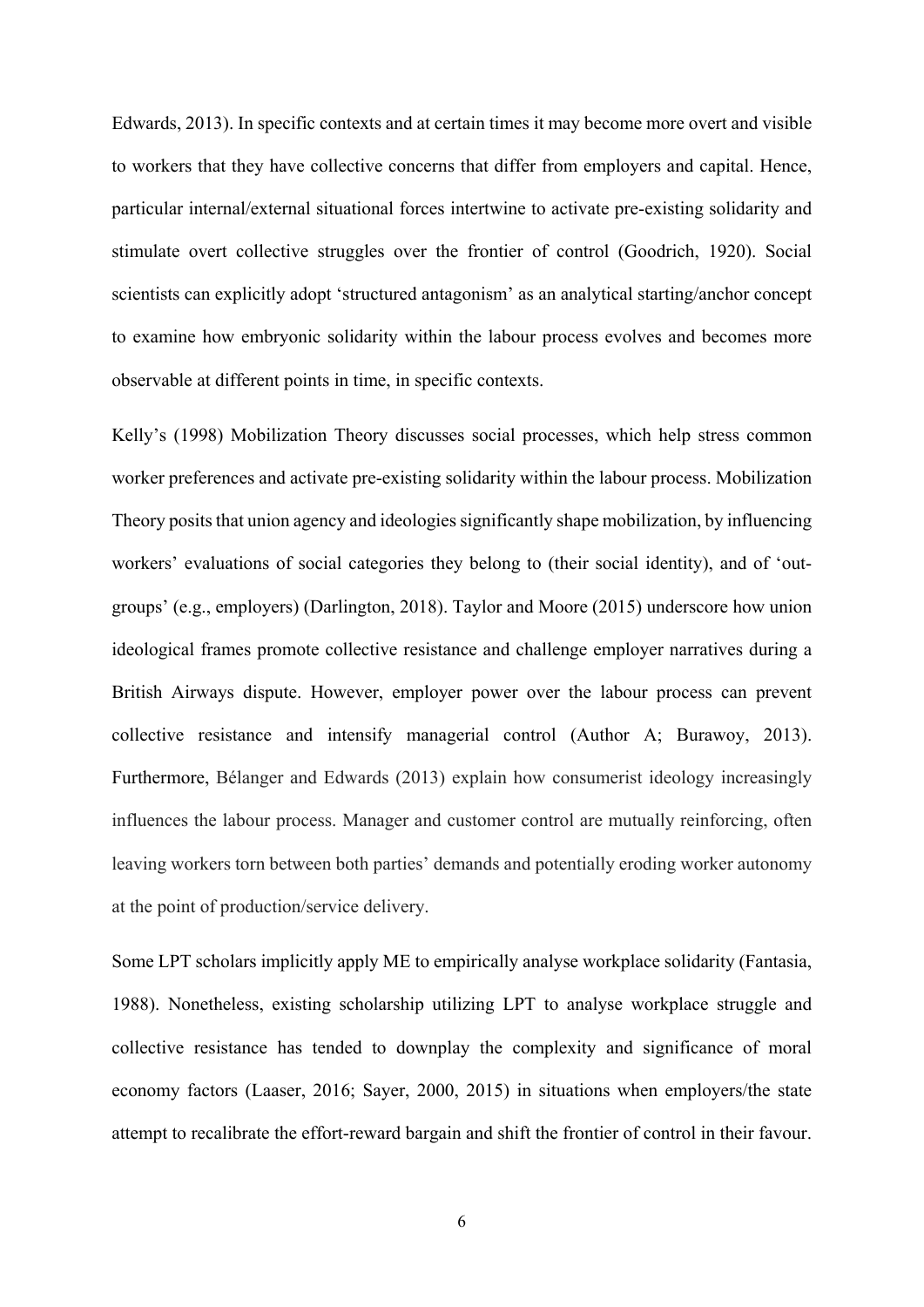#### **Contemporary moral economy research**

ME has emerged in recent scholarship on economic and industrial democracy (Bolton and Laaser, 2013; Breslin and Wood, 2016; Darr, 2011; Khurana, 2017; Umney, 2017). Our empirical case study applies Laaser's (2016) lay morality framework, which explicitly merges ME with LPT to explore conflictual employment relations in UK banks. Through this pioneering theoretical integration, Laaser (2016) connects changing manager-employee relationships after performance management systems (PMS) implementation, to broader political economy forces, while maintaining a focus on individuals as sentient and social beings with complex needs and concerns.

Laaser (2016) explains how the labour process in bank work during the pre-PMS regime constituted shared moral understandings between managers and workers who respected each other as reflexive lay moral actors; while simultaneously embedding more covert conflict through patriarchal workplace relations. He cogently shows how work intensification and tighter control regimes after PMS implementation degraded and commodified the labour process in-line with broader employment relationship marketization. This eroded shared moral understandings and provoked more hostile employee-manager relationships. Laaser's (2016) framework therefore captures the uneven and uncertain nature of moral economies. It enables us to appreciate the necessity of examining moral economy factors in work and employment relationships, while recognizing that uneven lay morality and unstable moral understandings inevitably operate within a structurally asymmetrical labour process and broader political economy constraints.

Relatedly, Laaser's (2016) framework encourages us to theorize manager-employee conflict not only as clashing concerns, but also as disconnected moral understandings. The concept of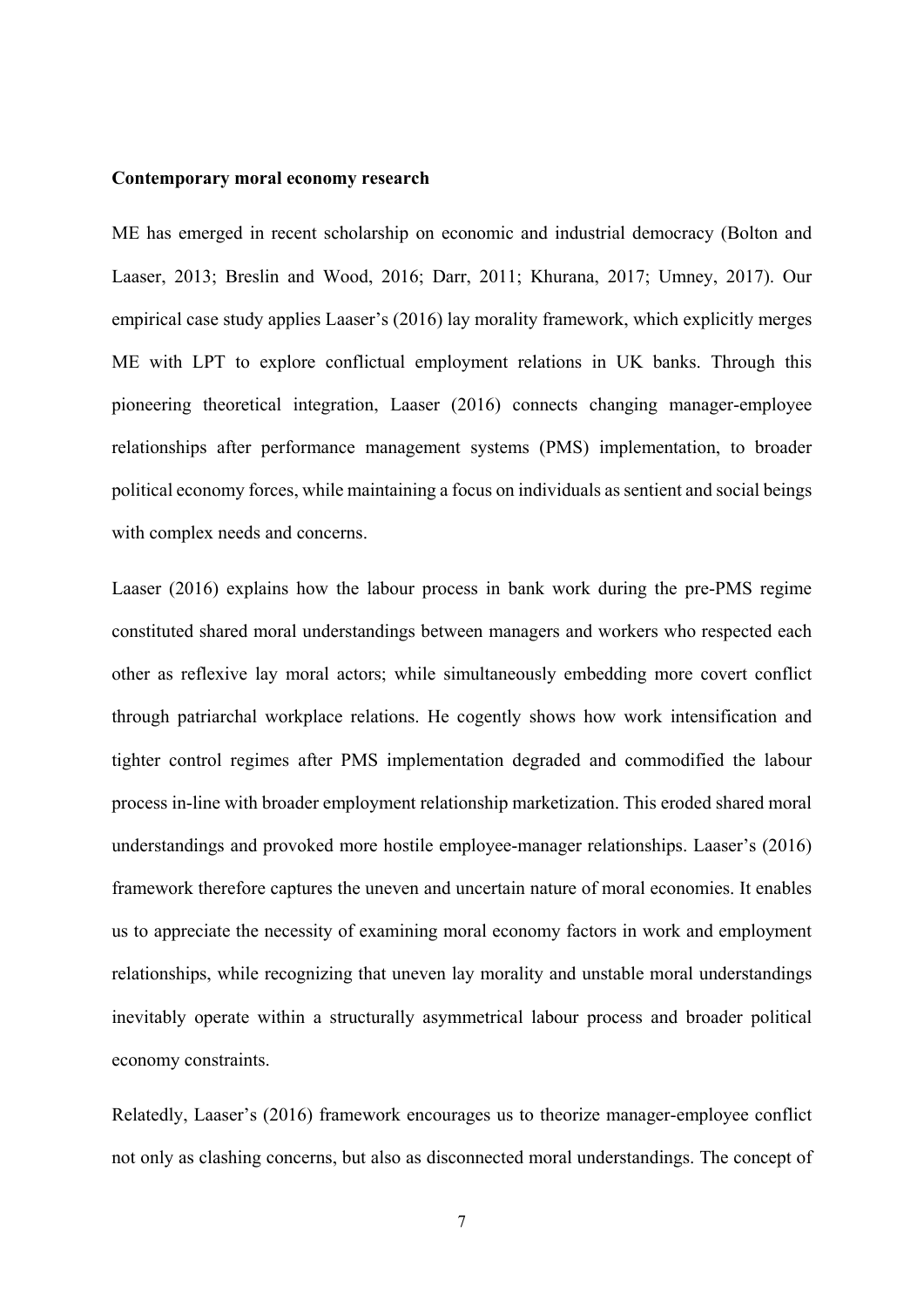human and moral '(dis)connection' is highly pertinent, because it does not overlook potential for shared moral understandings and social compromise between employees and managers. Indeed, Laaser (2016) discusses traces of re-connection between bank managers and bank workers after PMS implementation. Yet, equally, '(dis)connection' highlights the enduring fragility of shared moral understandings and human connections within uncertain political economy conditions. Analysing collective workplace struggle over organizational restructuring in the Irish public transport sector, this article applies Laaser's (2016) framework to examine how moral (dis)connections and shared understandings between workers and employers, but also between co-workers and between workers and passengers, shape moral economies and worker solidarity.

Further empirical research is required in different country and sector contexts, which apply Laaser's (2016) framework and merge LPT with ME to fully capture the unevenness of moral economies and the contested nature of collective union resistance and worker solidarity. Some other recent studies have focused on moral economy, but do not explicitly combine ME with LPT as Laaser (2016) comprehensively does. For example, Bolton and Laaser (2013) provide valuable theoretical insight into Sayer's (2006, 2015) and Polanyi's (1957, 1968) ME theories, underscoring 'lay morality'. Combining ME with realist documentary analysis, Bolton et al. (2016) explore tensions between labour commodification and human flourishing in European employment policy. Umney (2017) examines freelancers' moral economy in increasingly competitive creative industry. Furthermore, Bailey et al. (2012) explain how Australian regulatory changes impact precarious workers' moral economy.

Some ME studies touch upon worker resistance. Breslin and Wood (2016) uncover rulebreaking and informal norms underpinning professional carers' moral economy. Mulinari (2019) identifies a 'tipping' moral economy, which entailed non-union restaurant workers collectively resisting by sharing tips. Moreover, examining female construction workers' moral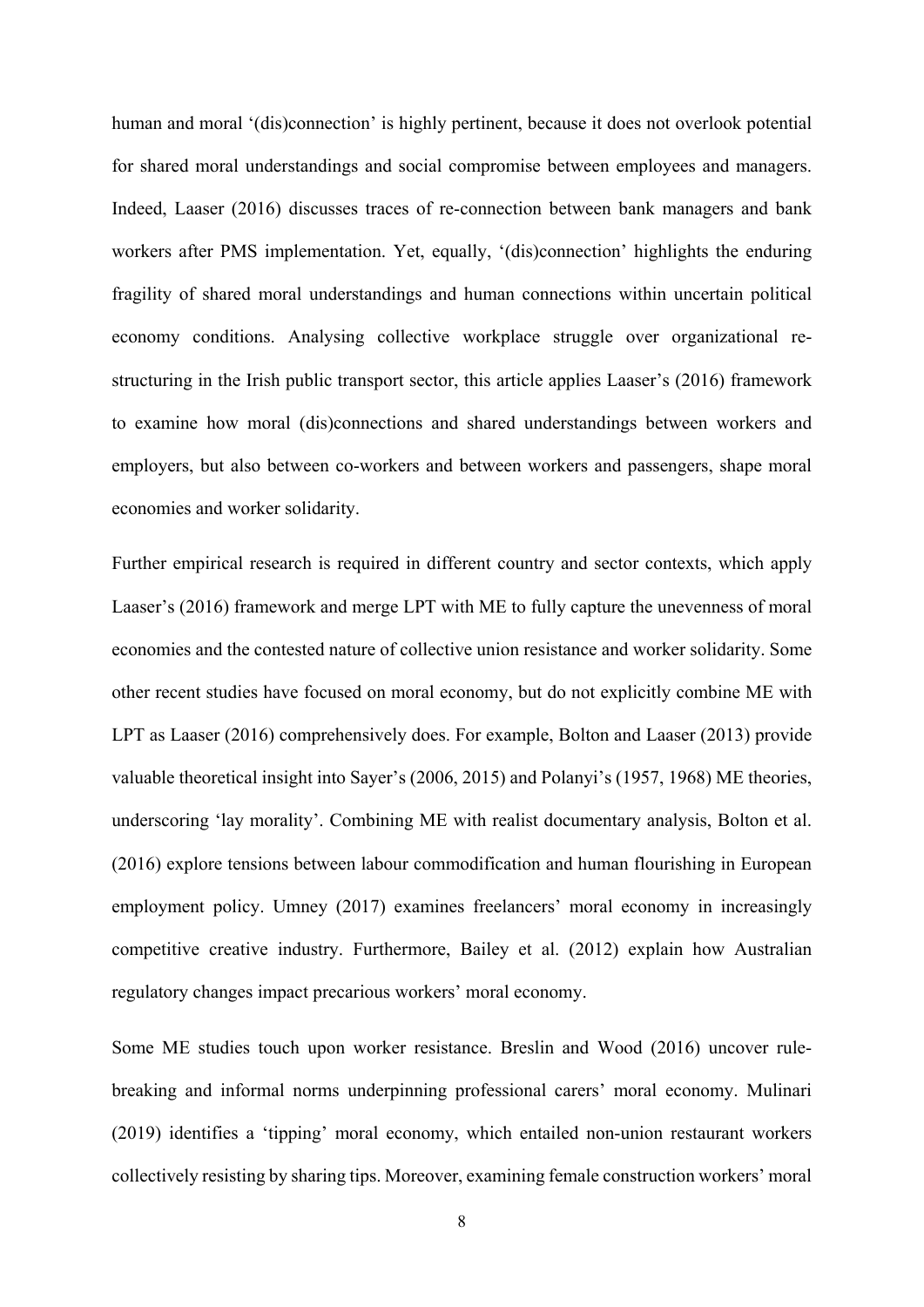economy, Khurana (2017) observes that worker-contractor social ties prevent overt resistance, but co-worker relations occasionally fuel non-union collective protest. Darr (2011) touches upon IT sales workers' resistance, underpinned by moral values.

This section has reviewed moral economy, LPT, and existing ME empirical studies. This article contributes to knowledge by applying Laaser's (2016) framework combining Sayer's (2006, 2015) 'lay morality' with LPT (Smith, 2016; Thompson and Smith, 2009, 2010, 2017) to examine collective worker solidarity. Laaser's (2016) approach demonstrates that lay morality offers valuable theorization of how human capacity to reflect on and evaluate their own and others' well-being intertwines with political, social and ideological ME layers to unpredictably impact human agency, shared moral understandings and human connections. LPT can contextualize these ideas in specific workplace-based solidarity settings and material struggles, by conceptualizing solidarity as social relations expressing the inherent collective nature of the labour process. The next section outlines the research methodology.

#### **Research Methodology**

#### *Case context*

This article utilises a qualitative case study of a dispute over state-driven competitive tendering and marketization at BusCo between November 2013 and May 2015. To maintain confidentially, pseudonyms are used for respondents, unions, the organization and the relevant state-body.

BusCo, located in the Republic of Ireland capital of Dublin, operates within the Greater Dublin area and employs approximately 3,500 employees, including driver, maintenance, administrative, managerial and executive grades. It is part of the larger state-owned Irish Transport Group (ITG). In 2013, the Irish Transport Regulator (ITR) (a new state body formed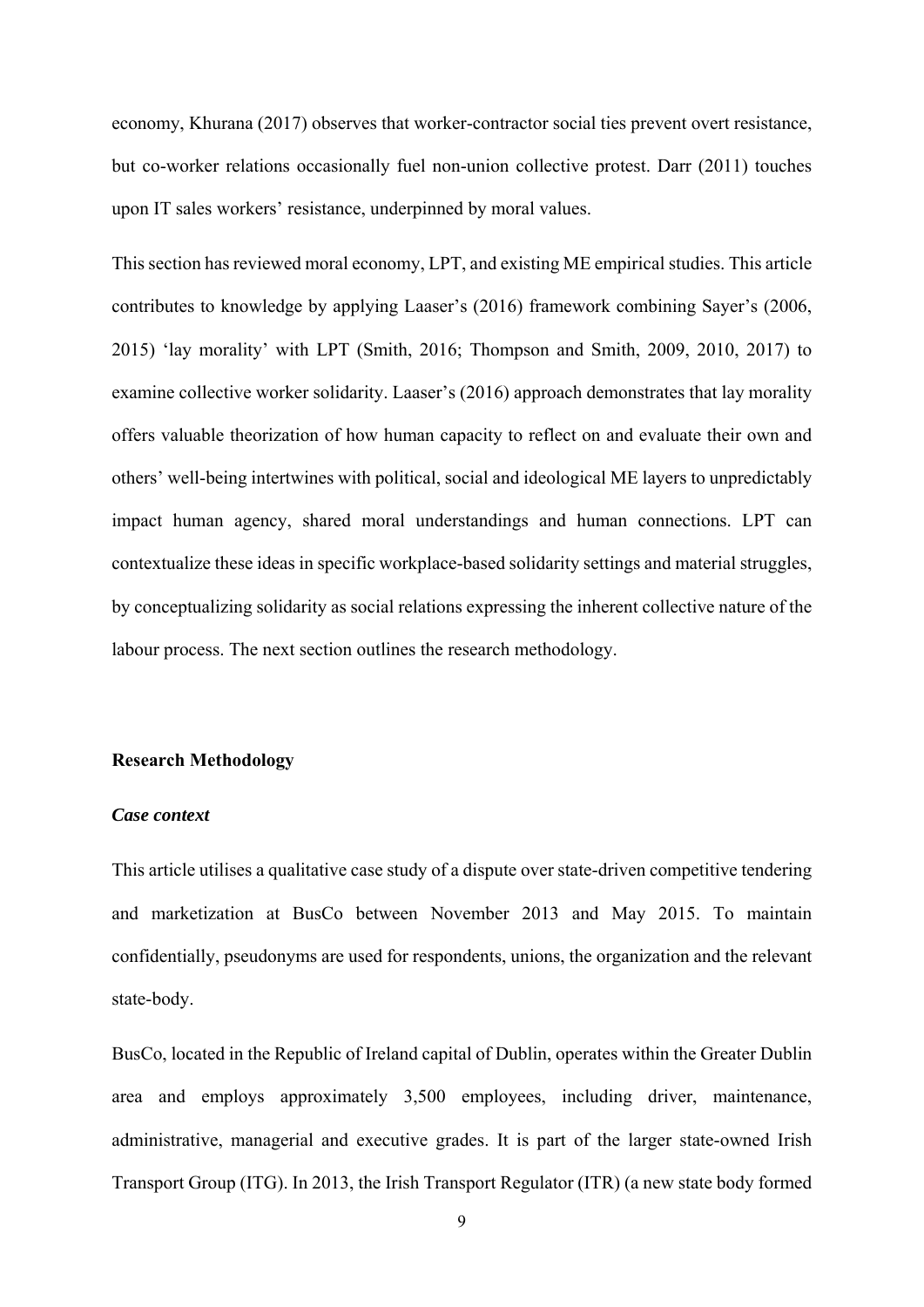in 2009) proposed to competitively tender twenty-three BusCo routes. The plans were strongly opposed by BusCo drivers and their two rival unions, UnionA and UnionB. Consciously mobilized collective resistance involved campaigns, lobbying, a 48-hour strike in May 2015, and two deferred strikes. Representing public transport workers nationally, UnionA and UnionB possess significant disruptive and political power in this sector. Furthermore, very high membership density renders economic resources to organize strike action, mobilize campaigns, communicate with members, and fund strike pay. UnionB (a specific bus and rail union) is significantly smaller than UnionA (Ireland's largest general, union).

The Republic of Ireland provides a fitting case-study context because the findings illustrate how country-level systemic forces shaped uneven and contested worker solidarity against state driven restructuring. This took place against the background of the collapse of Ireland's national social partnership model in 2009 (McDonough and Dundon, 2010; Roche, 2009; Roche and Gormley, 2017), the 2008 financial crash, ensuing crisis of capital accumulation and assertion of neoliberalism and marketization (Author B; O'Riain, 2014). Moreover, this specific political-economy context captures how moral economies shape struggles extending beyond specific labour processes by spilling over to other workplaces and 'public realms'. Finally, where solidarity is present, our empirical case demonstrates potential worker capacity to secure concessions when contesting market mechanisms and state attempts to shift the frontier of control. The case emphasises major constraints and challenges unions/workers face during this process.

### *Methods*

Studies rooted in positivism and quantitative number-crunching often obscure contextual richness of data by omitting political-moral dimensions shaping real life human agency,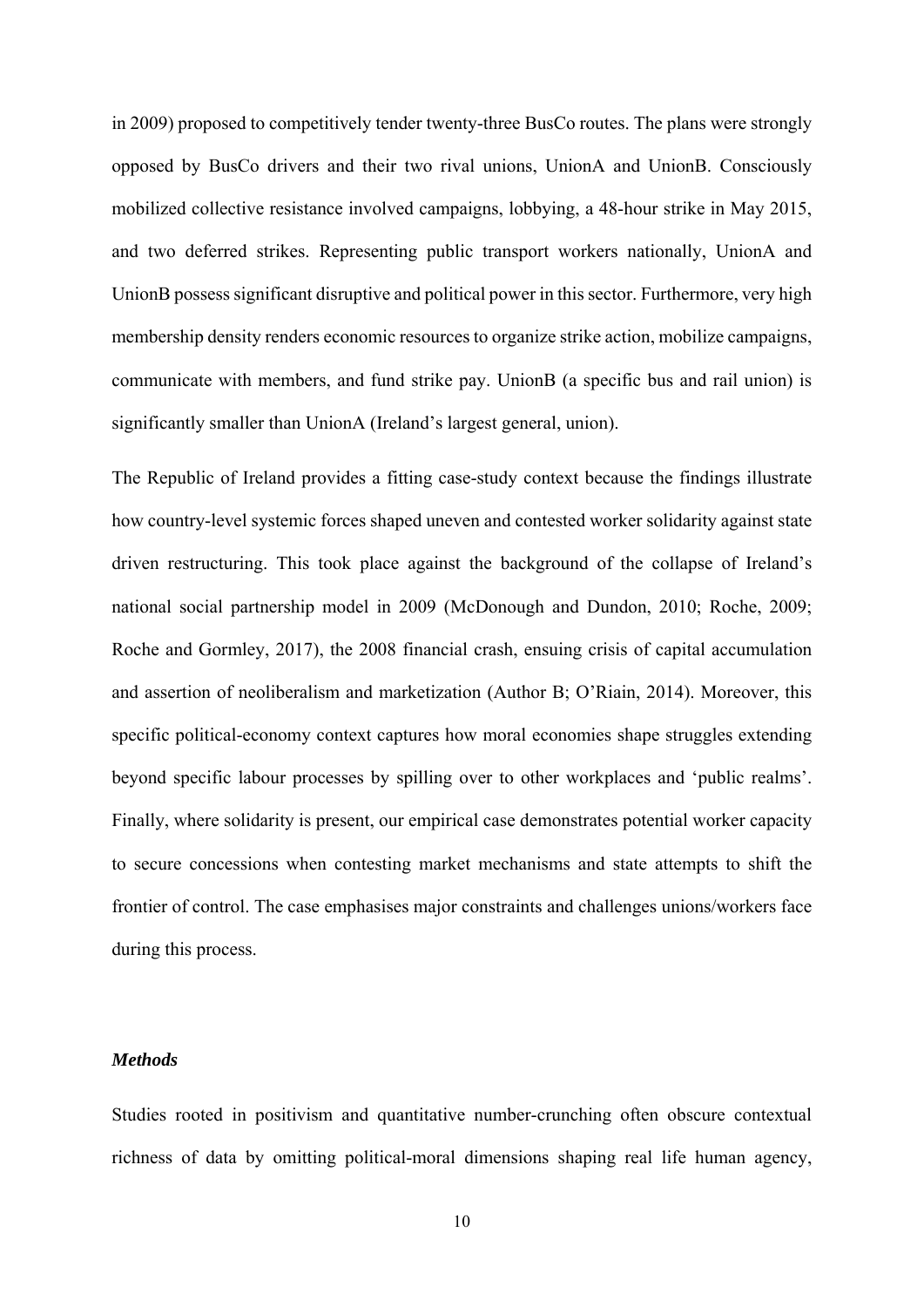including lay morality and social relationships (Sayer, 2005, 2007). Likewise, such studies often fail to reveal how contested and unequal employment relationships, intermeshed with political economy forces, enable/constrain collective worker agency (Godard, 2014). Uncertainties and ambiguities characterizing workers' moral economies, labour power indeterminacy and 'structured antagonism' are best captured by context sensitive qualitative methods (Burawoy, 2013).

The article applies triangulated qualitative methods to probe how workers' fluid moral economy shaped union solidary during the dispute. Semi-structured interviews lasting 30-90 minutes occurred in seven BusCo garages and two union headquarters between January and August 2017. Interviews with UnionA members included two union national executive members, two union officials, two other UnionA employees, and fifteen workplace representatives. Interviews with UnionB members included two union national executive members, fifteen workplace representatives, and one former workplace representative. Shorter interviews were also conducted with ten lay members from both unions. Potential respondents were contacted using on-line publically available contact details (e-mails, phone numbers). A snowball approach was then applied where interviewees (acting as gate-keepers) provided contact information for other respondents.

Observation was organized through gatekeepers and an ethnographic diary was kept. Visiting bus garages offered rich ethnographic visual data of the labour process and representative/ member relationships. Attending representative meetings in both union headquarters revealed various company and garage level issues, including UnionA-UnionB rivalry. Finally, observing drivers at work furnished invaluable ethnographic insights into labour processes and job demands (Burawoy, 2013). How driver-passenger interactions (positive and negative) and environmental factors (e.g., traffic) shape the labour process were noted, varying across routes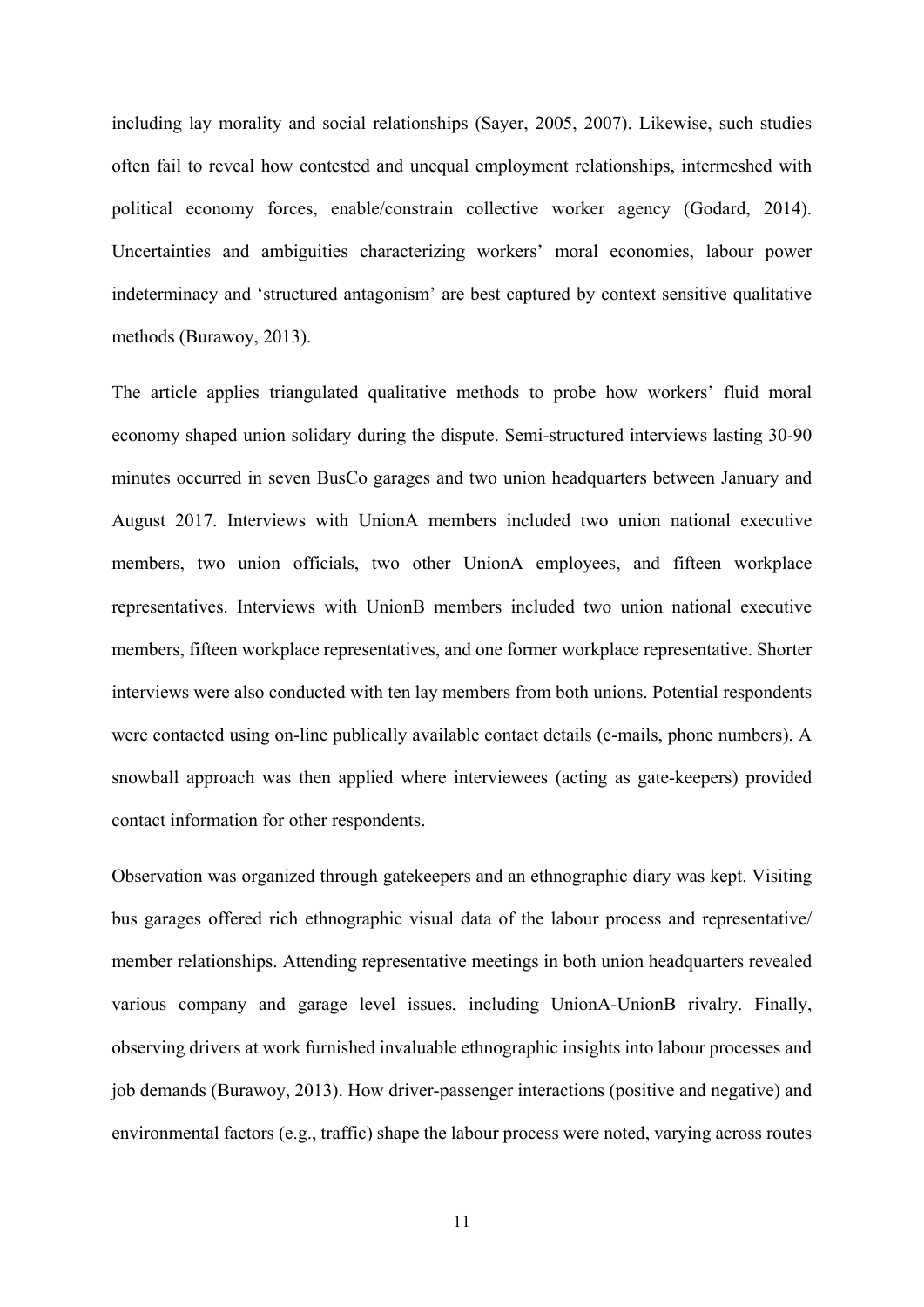and time. Moreover, observing high passenger demand for BusCo services illuminated potential driver/union industrial power.

Extensive documentary material, including union press releases and collective agreements, was also analysed. A realist data analysis approach was adopted (see Bolton et al., 2016; Edwards, 2018). Realists explore 'the cause of something'. Analysis involved oscillating iteratively between interview transcripts, documents and ethnographic notes, to identify prominent contextual forces shaping uneven and changeable worker solidarity. Moral, political, ideological and social layers of drivers' inconsistent moral economy were fused with evidence of deeply-ingrained labour process tensions situated within a broader political economy context, to produce four interrelated solidarity themes.

### **Findings**

By applying Laaser's (2016) framework integrating ME analysis with LPT, this section unpacks how BusCo drivers' moral economy shaped union attempts to foment common worker concerns, foreground divergent state-company-worker preferences and activate more overt workplace solidarity, during a dispute over state driven competitive tendering in Ireland. Unevenness and complexity of drivers' moral economy and the collective resistance it shaped are captured by four solidarity themes: 1) solidarity background 2) solidarity constraints 3) developing overt solidarity and 4) solidarity outcomes.

## *Solidarity background*

Changes in Ireland's political economy context have shaped the background for worker (union) solidarity at BusCo. In 2000, politicians, particularly from the smaller neoliberalist coalition party at the time, the right-wing Progressive Democrats (PD), sought to privatize BusCo services, challenging drivers' shared moral understandings and public-service values. However, this was constrained by a centralised national social partnership tripartite pact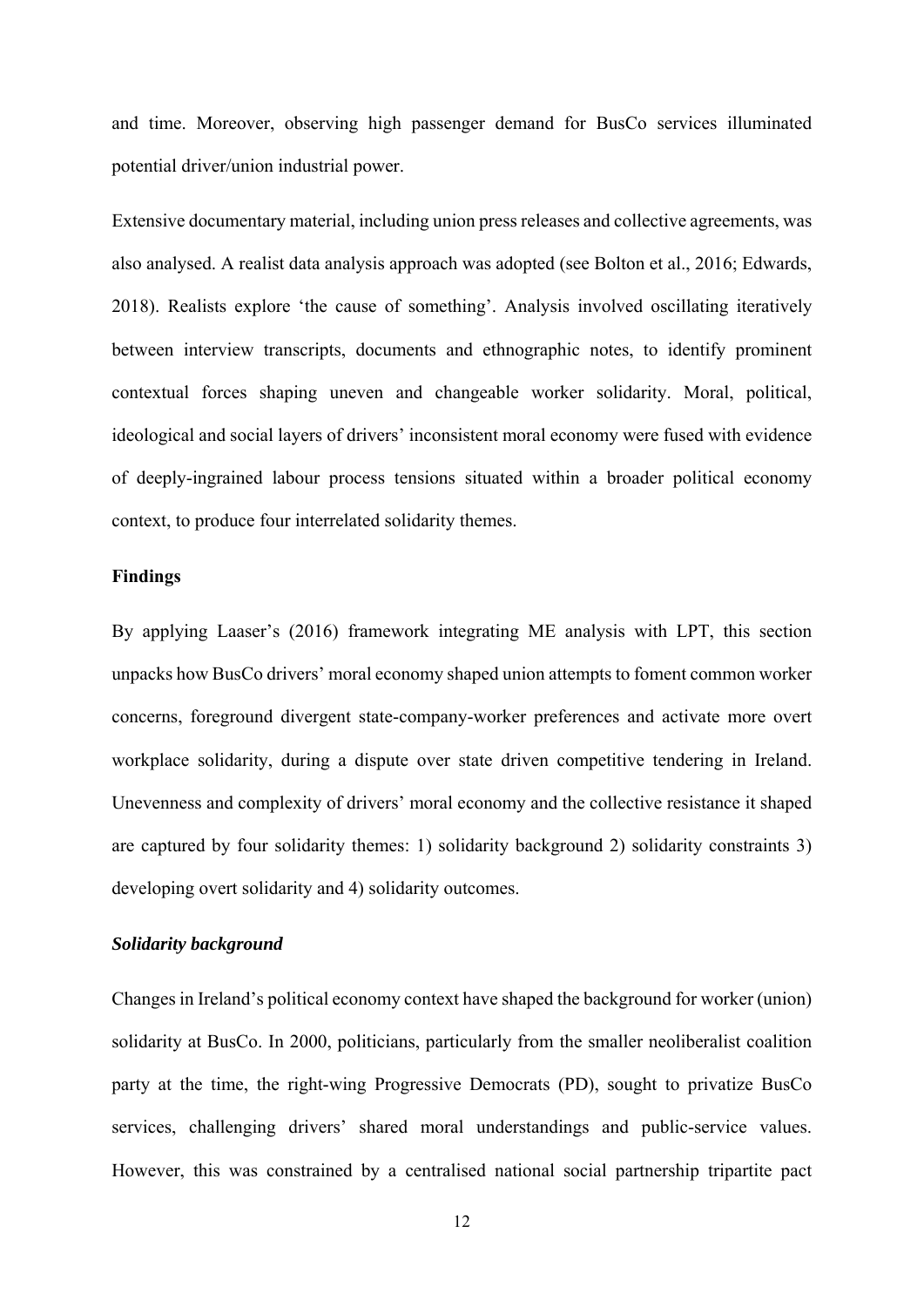between employers, government, and unions, which had existed in Ireland since 1987. A UnionA representative emphasised that proposals to reform public transport had to be deliberated through social partnership:

Because of social partnership, a widespread consensus existed that government had responsibility to discuss the proposals in a formal partnership transport forum. (George, UnionA representative)

The consensus ideology of social partnership foregrounded moral ideas about collaborative mutuality and deliberative and democratic power sharing; yet, in reality, the Irish version embedded neoliberal contradictions and was contested. Social partnership institutionalized workplace conflict and moderated wage growth, which encountered scepticism from powerful unions, such as UnionB:

The feeling of having to struggle for wage increases and build solidarity wasn't the same under social partnership. Plus, we had power and resources to win more control over wages under free collective bargaining. (Cameron, UnionB representative)

Notwithstanding, because social partnership was widely perceived as essential for industrial relations stability it generated a degree of social compromise and shared moral understandings between government, employers and unions. Right-wing politicians pursuing a market liberalization agenda threatened social and moral connections between government and unions, and therefore lacked political and ideological resources to legitimize BusCo privatization. Taoiseach Bertie Ahern was a staunch social partnership advocate, who, as then Minister for Labour, instigated tripartite arrangements between his Fianna Fáil party, unions and employers during the mid-1980s, along with then Taoiseach Charles Haughey.

Nevertheless, the BusCo restructuring struggle re-surfaced in 2002 when then Minister for Transport Séamus Brennan proposed to privatize BusCo:

A major national transport strike involving all ITG companies and Aer Rianta [Dublin Airport] was organized in 2004 to resist Brennan's plans. (John, UnionA representative)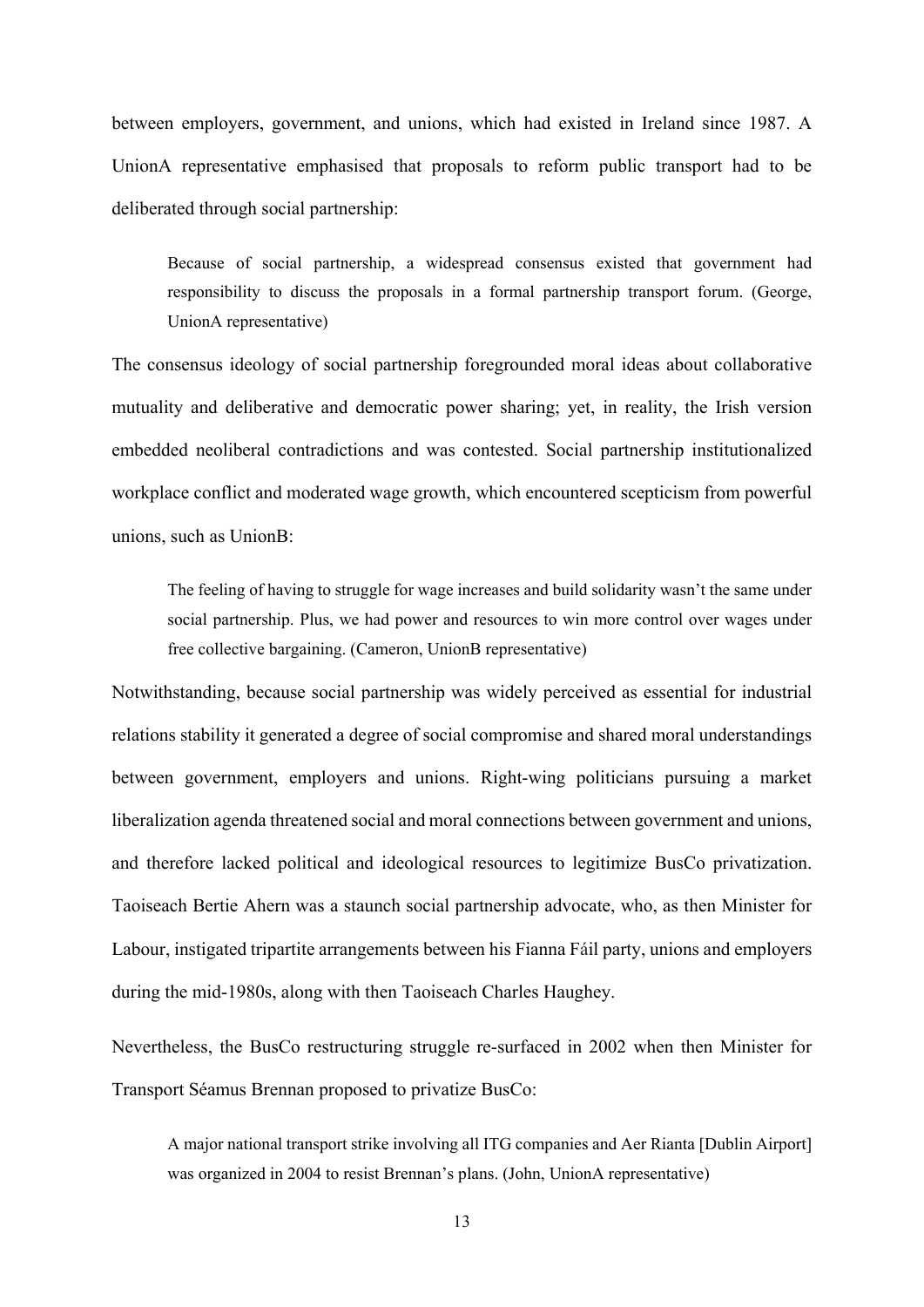However, UnionA's leadership rescinded the strike after Ahern committed to discussions. This ignited fury from union grassroots; but it may be that UnionA's leadership predicted Brennan's plans would fail given the depth of Ahern's and Fianna Fáil's political support for social partnership. Brennan also lacked political/ideological legitimacy to rupture the degree of social compromise fostered between unions and government through social partnership; and a cabinet reshuffle occurred shortly afterwards.

The period from 2003 to 2007 constituted the apex of the so-called 'Celtic Tiger' economic boom, with significant growth in Ireland and BusCo itself, putting restructuring proposals in abeyance. Nevertheless, 'moral' social partnership contradictions endured. Despite unprecedented economic growth, broader social inequality remained. Wage restraint, rising living costs and a property bubble increased indebtedness as many people borrowed beyond their means. This bubble eventually burst, culminating in the 2008 financial crisis. The 2008 crisis and subsequent recession hit BusCo (and the country) hard.

Ahern resigned as Taoiseach in April 2008. His successor Brian Cowen was less committed to generating shared moral understandings and social compromise with unions through social partnership, which was now seen as a tainted brand by many. Tensions underpinning collaborative mutuality surfaced intensely when unions strongly opposed the Cowen government's austerity measures and public-sector wage cuts, forced upon Irish workers by the external 'troika' of the EU-IMF-ECB to offset the failures of a broken banking system. Moreover, the Department of Finance, which contested trade union influence over an elected government's policies, re-gained economic policy control from the Department of the Taoiseach. The fragile contradictions of (voluntarist) social partnership culminated in its breakdown in 2009, repositioning state preferences more definitively towards neoliberalism and marketization. Respondents claimed that the breakdown of social partnership highlighted its weak foundations and diverse moral understandings between parties: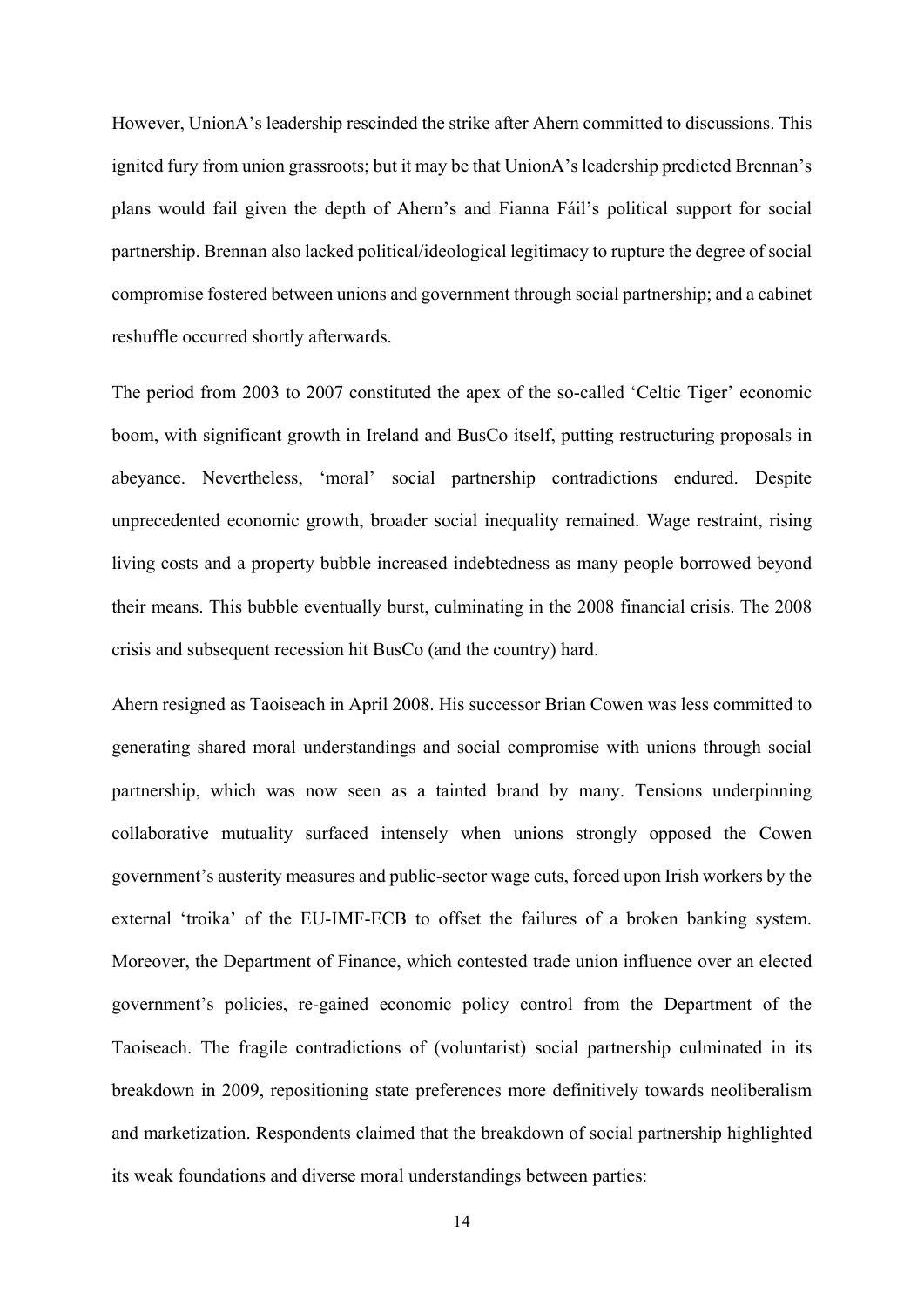'Real' social partnership, wouldn't have broken down. (Steven, UnionA representative)

Following the Cowen government's 'rationalization' strategy and review of state bodies in 2008, the Irish Transport Regulator (ITR) was established in 2009 to oversee regulation and financing of public transport services, including BusCo. In November 2013, under a new Fine Gael-Labour (centre-right-centre-left) coalition, the ITR proposed to competitively tender twenty-three BusCo routes. This indicated the weakening bonds of social compromise between government and unions and the erosion of previously shared moral understandings enabling BusCo to operate as a public service monopoly.

#### *Solidarity constraints*

BusCo unions experienced various challenges when seeking to activate more observable solidarity. Drivers discussed how changes within the labour process potentially constrained moral and social co-worker connections and obscured mutual worker preferences. Removing conductors between the mid-1960s and late 1980s fractured and individualized the driver community.

Driver and conductor pairs developed strong bonds. Many arrived in depots early to chat before shifts, some spent more time together than with family. (Cliff, UnionB representative)

Drivers also spent less time in garages interacting with co-workers because, as observing drivers on shift illustrated, new technology, together with BusCo strategies to improve operational efficiency and meet consumer-orientated 'convenience' demands, meant that passengers overwhelmingly used electronic payment. Consequently, drivers no longer visited garages after their shift with cash fares or machine readings.

Distinct garage cultures, observed during garage visits and union meetings and reinforced by garage-level agreements, potentially concealed shared concerns and moral understandings between drivers in different garages, thereby constraining work-group consciousness and

15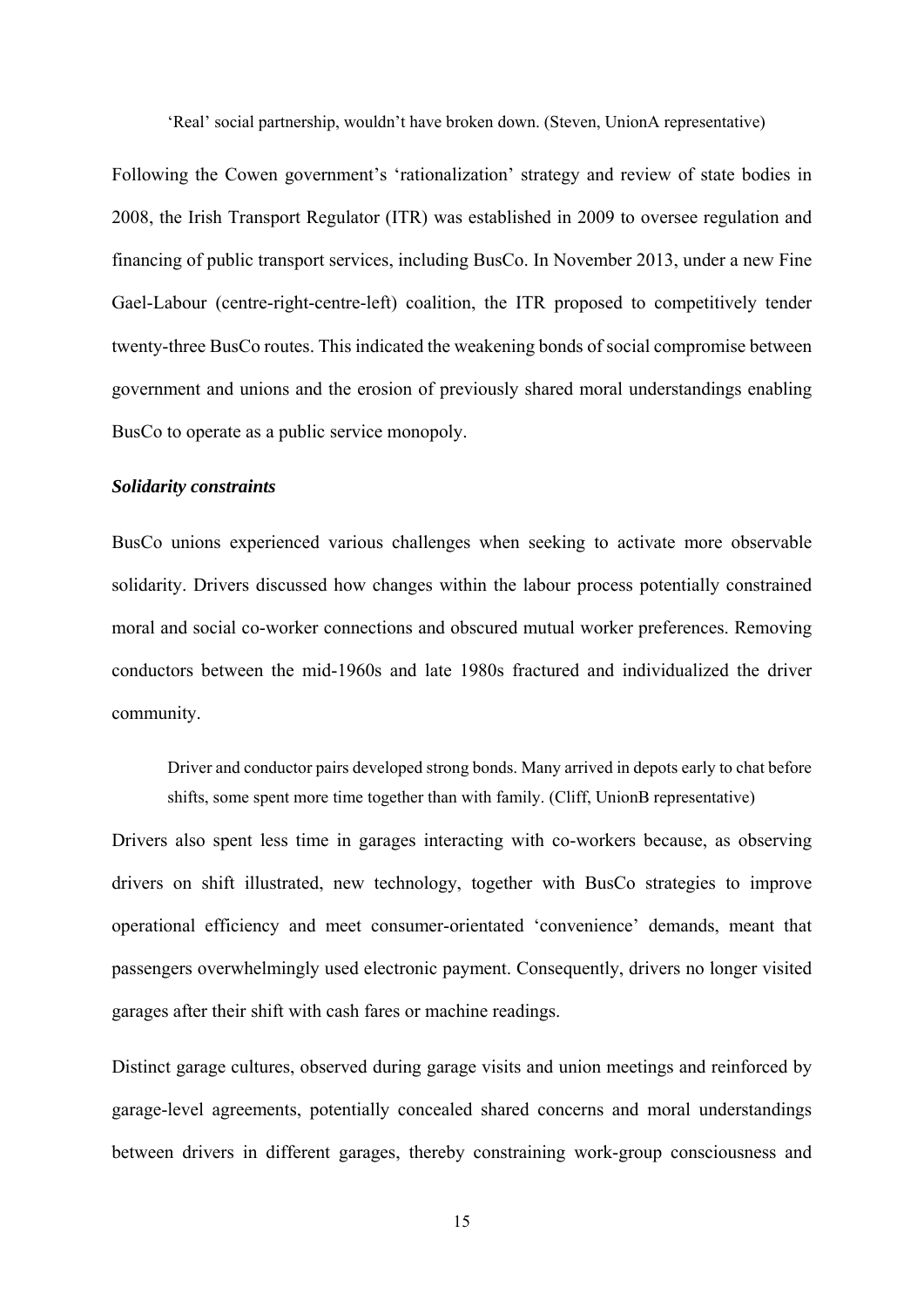human connections. Elements of garage competition existed, further fuelled by sport competitions (e.g., football and golf). Drivers rarely interacted with other garage drivers on shift, not even at canteens:

In the main canteen in Dublin centre, depots have their own seating areas, people usually keep to those areas. (Gavin, UnionA representative)

Within garages, different sub-cultures, diverse worker preferences, needs and commitments moulded attitudes towards union activity and colleagues. For instance, economic sacrifices regarding strike action potentially undercut collectivism, particularly with below inflation wage increases and rising living costs; notably since the 2008 financial crisis. Moreover, although the 1997 Working Time Act was designed to protect employee well-being by reducing long working hours, it also reduced driver earning potential (via overtime) and morale:

It disadvantaged us. Many drivers earned high incomes from overtime. Some finished work at 12am and started again at 4am. (Will, driver)

Furthermore, during the tendering dispute, tendering twenty-three BusCo routes affected drivers/garages to different extents, thereby obscuring mutual driver concerns, shared understandings and divergent state-company-worker preferences.

Importantly, members experienced diminished union power over time and increased managerial control due to intensified neoliberalism and marketization**,** which potentially curbed driver confidence and inhibited collective solidarity activation. Additionally, drivers originally collected cash wages from garages on Thursdays, which became 'union' day, as it furnished union representatives with opportunities to mobilize members, cement their mutual concerns and develop human and moral connections. However, as witnessed during garage visits, electronic wage transfer meant that Thursdays were now relatively quiet, with only larger garages remaining relatively busy.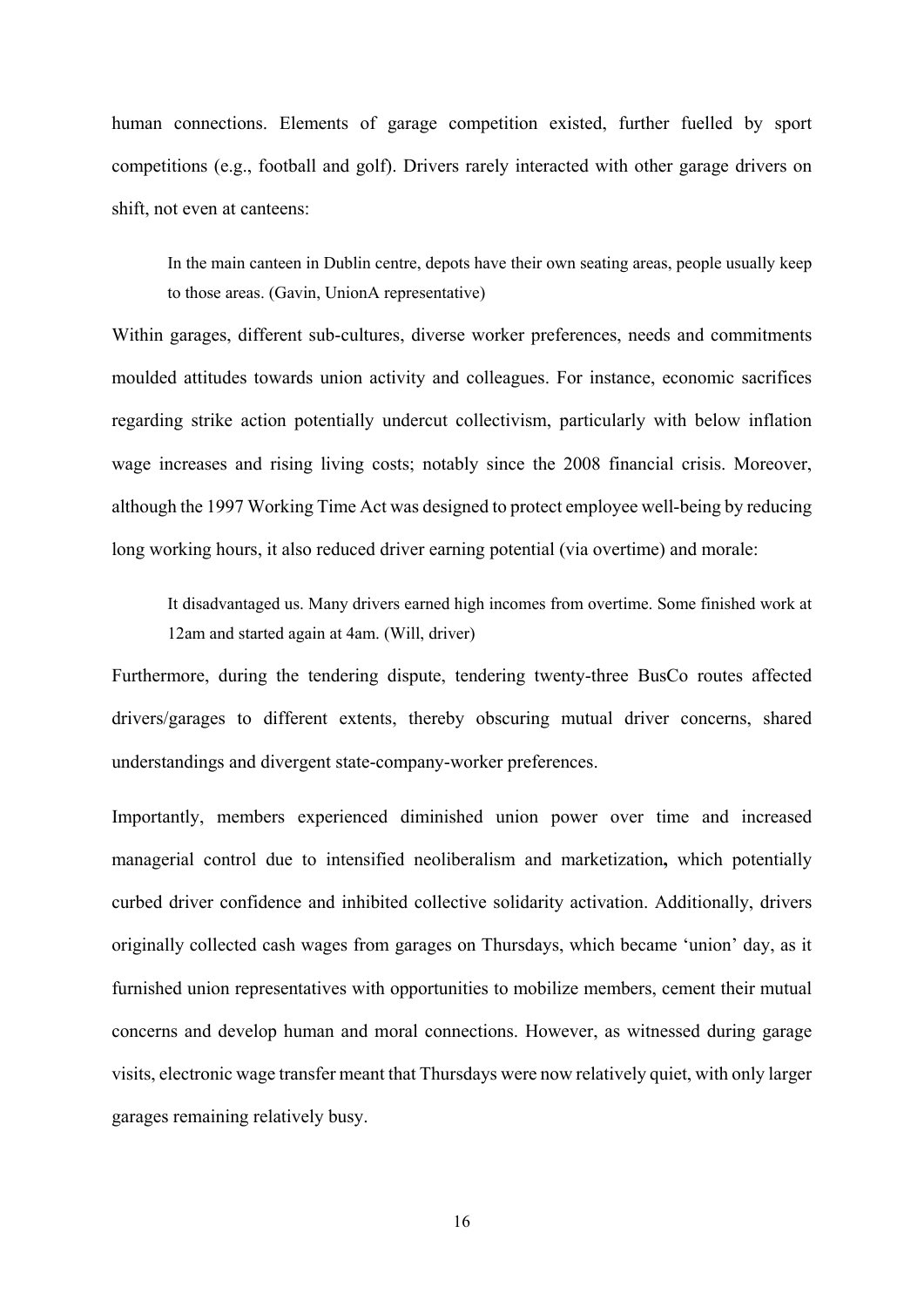Observations revealed that garage-level union relations varied dramatically and often reflected dynamic fusions of representative personalities, specific day-to-day garage issues and garage manager styles. Moreover, deeply ingrained historical UnionA-UnionB rivalry also potentially overshadowed divergent state-worker concerns and weakened morale and social driver ties:

UnionA-UnionB rivalry goes back to the 1960s, UnionB is a break-away from UnionA. (Mike, driver)

UnionA represents roughly 1,200 drivers and UnionB around 1,300, and there was frequent switching of membership between the two unions, which also created some hostility. Furthermore, although both unions shared a commitment to protect employee well-being, their values and identities were in tension:

Both unions' traditions are alien, jet black and pure white. For example, we're not affiliated to Labour nor to the ICTU, UnionA is a general union, we're a specialised bus and rail union. (Craig, UnionB official)

#### *Developing overt solidarity*

#### *Employees*

Regular member communication was critical to overcome potential solidarity constraints discussed above, actively build morale and social worker connections and highlight divergent state-company-worker concerns. Unions communicated a collective ideology that encapsulated and articulated workers' overall preferences and shared understandings, including those not working on routes at risk, through face-to-face interaction, social media, e-mails and telephone conversations. Furthermore, because driver reflections on other frontier of control struggles shaped member-representative moral connections and union legitimacy among members, representatives juggled mobilizing drivers over tendering proposals with resolving other diverse day-to-day workplace issues around the effort-reward bargain.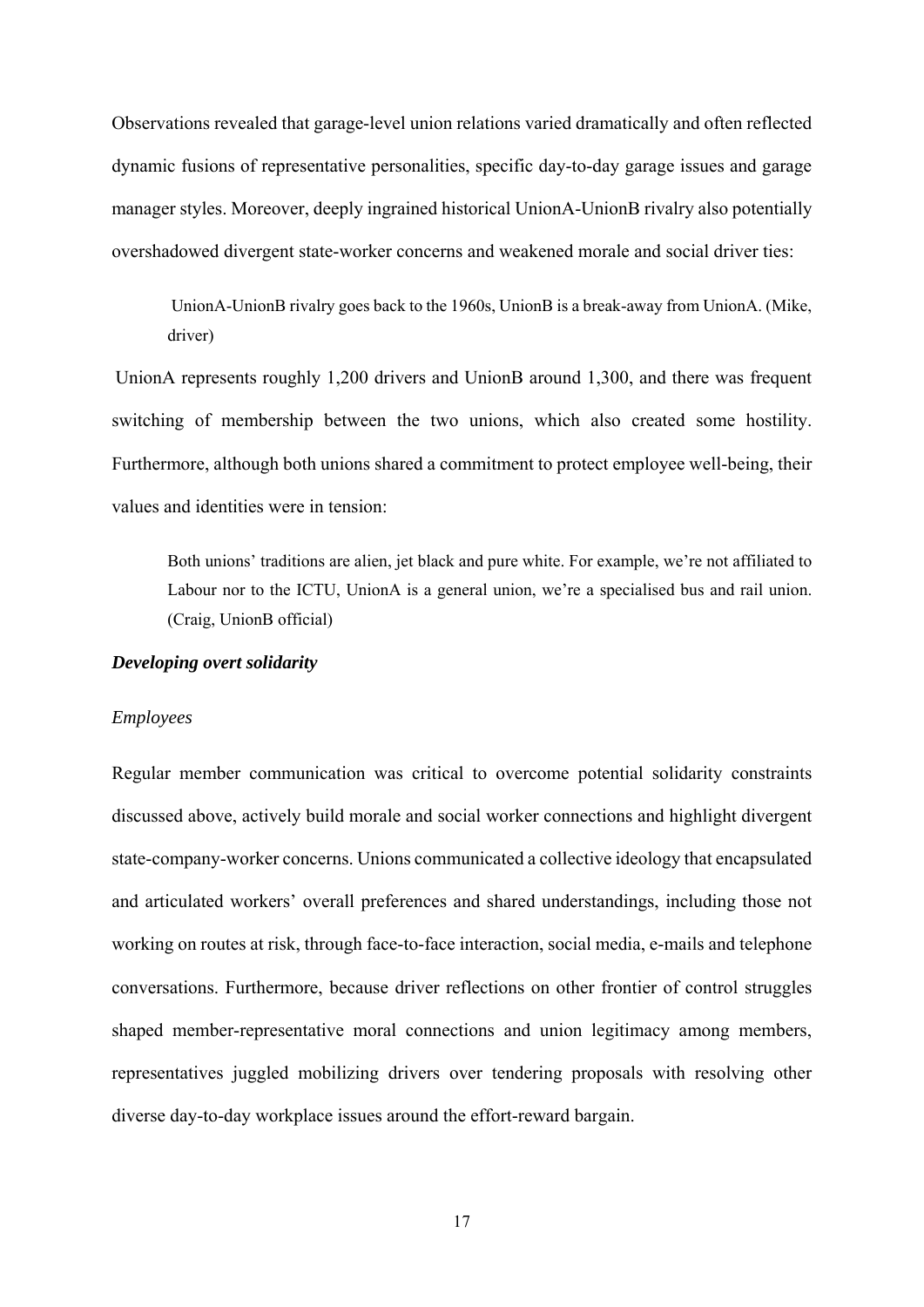Contesting the ITR's narrative to reveal disconnections between worker-state preferences and moral understandings was a crucial ideological component. While the ITR argued that only twenty-three BusCo routes were being tendered, unions warned that partial BusCo privatization was most likely a temporary strategy (a possible staging-post for full privatization) and that BusCo could face millions in legacy costs if they lost routes. Union counter-arguments were reinforced by member evaluations of other privatized Irish companies (e.g., Dublin bin collection, Air Lingus, Irish Ferries) and individual concerns about the future of BusCo and working conditions.

Union ideology emphasized workers' shared social identities as 'BusCo drivers', 'trade union members' and 'public-sector' workers, and constructed them as distinct to the ITR. This prompted driver reflections on the 'supporting co-workers' workplace norm, which had previously combined with union disruptive/political/economic power to secure some driver control over individual, garage and company issues. Drivers evaluated that 'strike-breaking' would violate shared driver understandings and threaten informal co-worker ties. Members reflected on how fulfilling normative co-worker commitments produced moral sentiments of pride and self-respect. Moreover, garage visits illuminated co-worker interdependence; for instance, to swap shifts/holidays and offer advice around work/personal matters. This helped justify the economic sacrifice of striking, generate social and moral co-worker connections and create a sense of 'collective' solidarity, rather than 'individual' sacrifice. Union economic resources to provide strike pay also helped.

Unions also developed more overt collective solidarity by emphasizing members' shared 'notfor-profit' ideas, public-sector values and concerns that tendering would shift drivers' social identities from 'public service workers' to 'private-sector workers'. Reflecting on past experiences as private bus drivers, discussions with family, friends, colleagues, and union discourse, members assessed that employees were instrumentalized as profit generators to a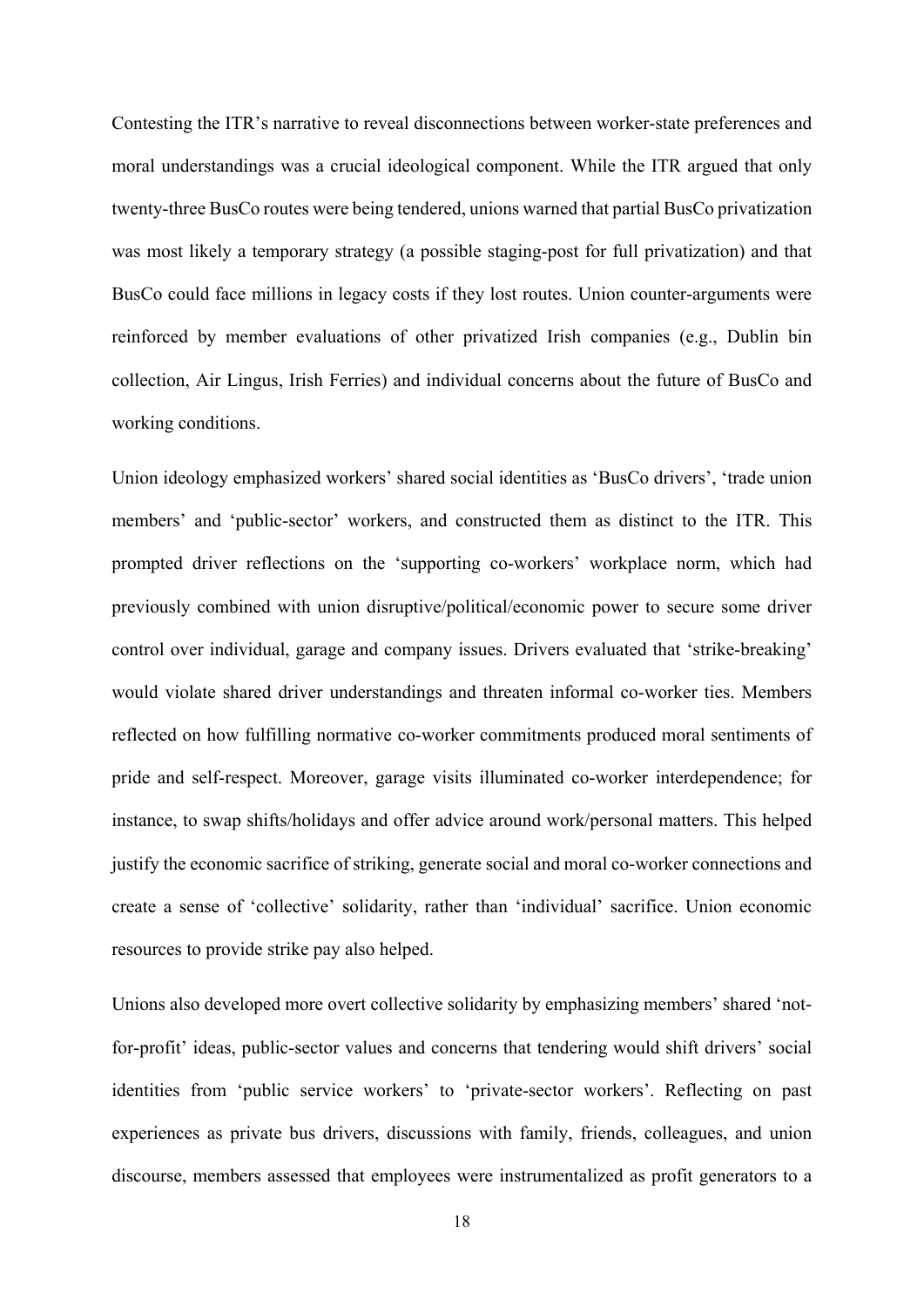greater extent in private-sector companies, impeding human connection and worker wellbeing:

It's definitely not perfect here, but we get much better working conditions than in private companies and we're valued more. (Mark, UnionB representative)

De-humanized private-sector employment relationships were perceived as denying human flourishing and violating drivers' shared moral understandings by eroding pay, pensions, holidays, union representation, employer-employee reciprocity, autonomy, recognition and dignity:

I have family commitments. You could be working all types of shifts in private companies… and be on low-pay. (Dwain, driver)

The ITR argued that if BusCo lost routes and workers transferred to a private operator, drivers would be protected under Transfer of Undertakings regulations (TUPE). Union counterarguments, combined with driver lay evaluations of TUPE effects in other workplaces (such as Greyhound recycling), convinced members that TUPE was too weak to protect employees from possible managerial abuse and defend their interests in an unequal employment relationship.

A key union/driver concern was that because private-sector workers often lack strong union representation, they cannot fully utilize labour power indeterminacy to challenge exploitative managerial control, promote worker well-being and persuade employers to foster moral connections and social compromise with workers. This severely contradicted drivers' shared 'industrial democracy' ideals and mutual preferences to extend workers' democratic control over the workplace. Members shared moral concerns that without unions to collectively mobilize and voice grievances, workers would be extremely vulnerable to attack in private companies and divergent employer-worker concerns would be eclipsed:

We're heard about as a company because we have unions that fight for us. (Kyle, driver)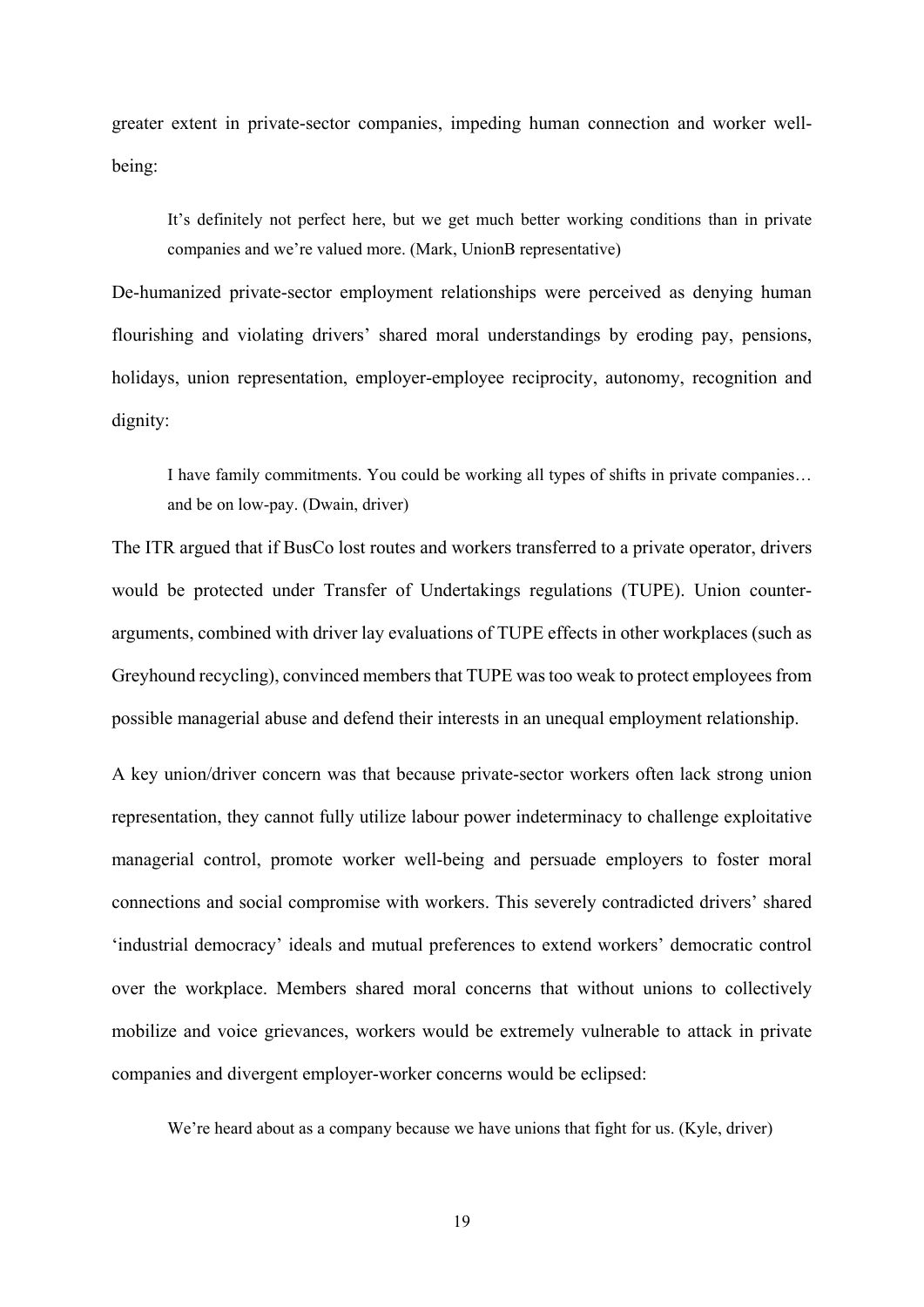As discussed, union ability to contest the frontier of control at BusCo and activate more visible collective solidarity was potentially inhibited by intense UnionA-UnionB rivalry. However, although this may have surfaced regarding concurrent day-to-day issues, UnionA-UnionB relations remained relatively stable during the tendering dispute, encouraging solidarity. This was largely due to union awareness that divisions between unions would feed ITR control, limit social and moral driver connections and constrain collective resistance to proposals that had significant implications for not only employees and passengers, but also for union power overall. Unions emphasized the difficulty of securing union recognition in private companies, in the absence of supporting national statutory recognition legislation. Employee transfers to private companies could decrease union membership and harm their economic, ideological and political power, a particular threat to the smaller UnionB. Furthermore, union failure to secure substantive concessions may have broader implications, by increasing state political/ideological power to privatize other organizations and encouraging 'a race to the bottom in pay and conditions for workers' (UnionB press release) throughout the transport industry:

This was a major state affair, with significant potential implications for us as unions too, we had to go in together. (Craig, UnionB official)

#### *Passengers*

Unions also developed more overt collective solidarity by stressing drivers' shared moral understandings around 'serving passenger needs', rather than 'meeting customer demands'. When observing drivers in Ireland's busy capital city, constant driver-passenger interaction was evident. Union members felt morally disconnected from profit-seeking private operators who would transform 'passengers' into 'customers'. Members predicted a drive to remove unprofitable routes, even though passengers need them (particularly the elderly). Drivers also envisaged routes being restructured to prioritize busier main roads over ring roads, enhancing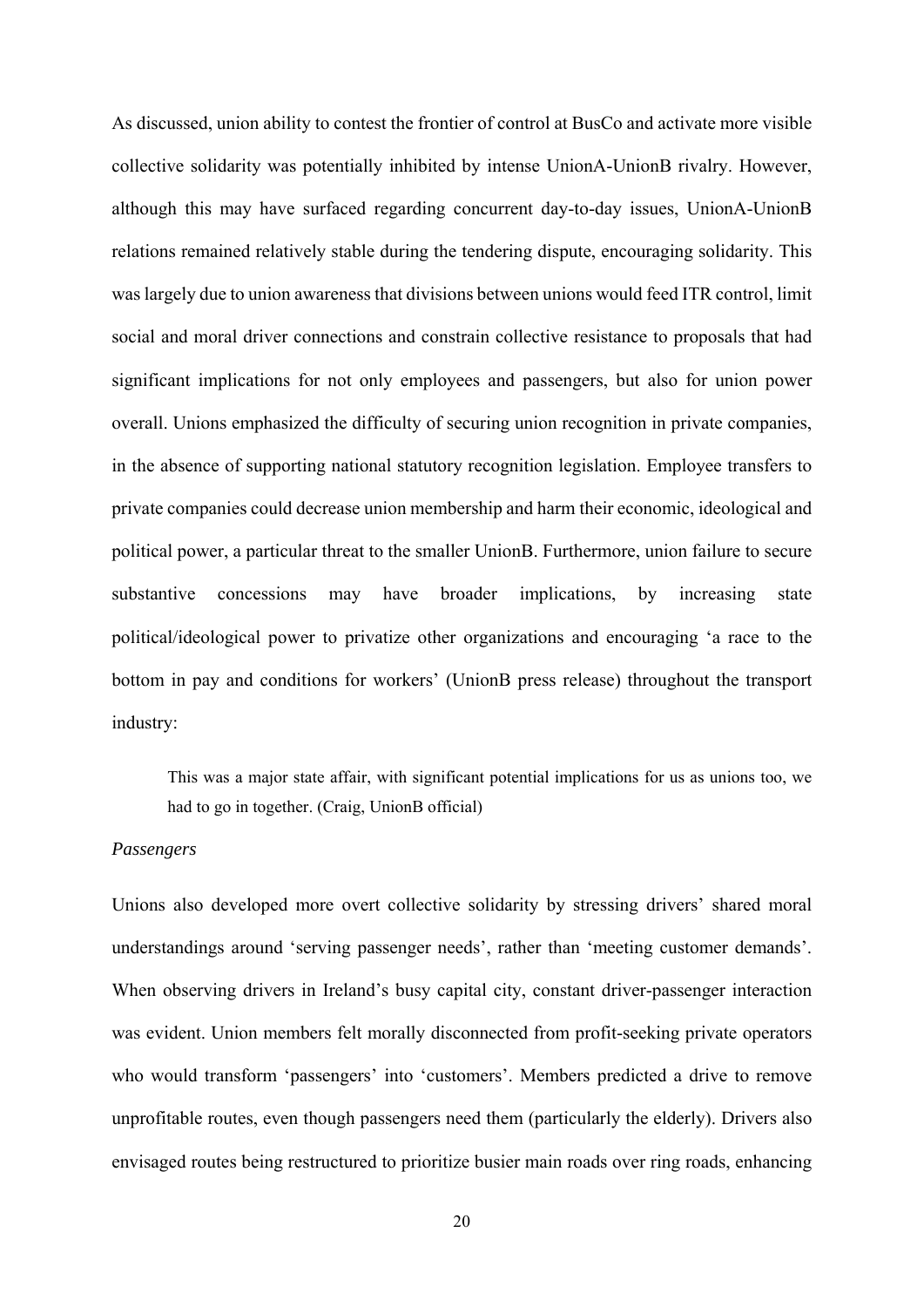cost-efficiency, but increasing danger for elderly passengers and children. Moreover, workers feared the abolition of senior citizen free-travel to enhance profit. Lower bus fleet quality in private companies was another shared moral concern, risking safety. Driver lay evaluations were mediated by individual experiences of privatized services, social interaction with friends, co-workers and representatives, union discourse and commitments to informal ties built with passengers:

You wait a bit for them at the stop if they're not there. (Adrian, UnionA representative)

I've got an agreement with a regular passenger that when we go on holiday, we bring each other back a present. (Cliff, UnionB representative).

Drivers characterized social and moral connections with passengers as benefiting driver wellbeing by breaking driving monotony and explained that receiving recognition as people, not just 'bus drivers', evoked moral sentiments of dignity and self-respect. Notwithstanding, researchers witnessed difficult disconnected relations between drivers and passengers, and met a recently assaulted driver. Moreover, they explained how dominant consumerist ideology shaped their labour process, and made driver-passenger relations more challenging; for example through stricter passenger complaint procedures. However, more observable solidarity was encouraged by shared 'anti-consumerism' ideas and union member evaluations that in private-sector employment relationships (where 'customers' significantly impacted profit generation), 'consumerism' and 'customer demands' rhetoric permeated deeply, potentially eroding social compromise and shared moral understandings between managers and workers and increasing managerial control.

To challenge the ITR's ideological discourse and highlight shared understandings between unions, workers and society, unions contested 'value for money' and 'service quality' rhetoric, arguing that tendering 'will be a bad deal for the citizen and tax payer' (UnionA press release). UK bus privatization was often mentioned to frame counter-arguments: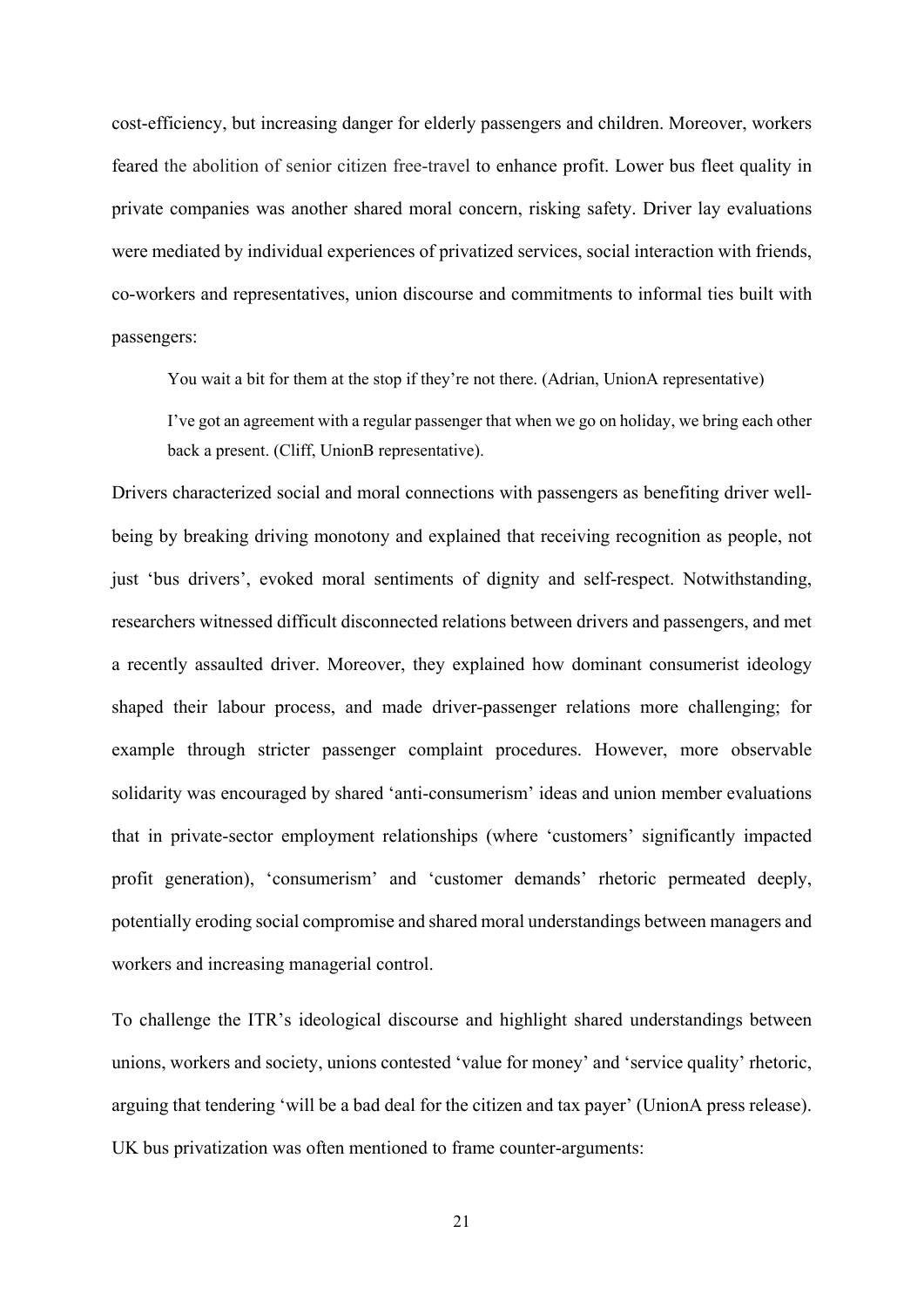UK bus privatization has been a disaster, tax-payers are paying more and more and service quality is poor. (Stuart, UnionA representative)

Overall, driver strike action received strong public support and drivers reflected on passengers who wished them 'good luck'. This demonstrated moral driver-passenger connections and strengthened union counter-narratives, while threatening the ITR's political/ideological legitimacy. However, some passengers had different moral understandings and engaged in depersonalized economic exchange relationships with drivers, with the sole purpose of fulfilling consumer demands (i.e., providing transport from A to B without disruption). Moreover, some passengers did not share not-for-profit ideas and absorbed hegemonic costefficiency and value for money rhetoric anchoring the tendering narrative.

Furthermore, political/ideological union resources were challenged by private operators sharing competing moral understandings. Private operators sought to secure ideological/political legitimacy and enhance their economic resources, by arguing that the government was acting immorally by distributing routes unfairly. Under political/economic pressure to articulate members' interests, a private operator representative body suggested tendering more routes:

The current proposals are a step forward; however the proposal to limit competitive tendering to such a small proportion of the market until end-2019 at the earliest is not sufficiently far reaching. (Coach Tourism & Transport Council report)

### *Solidarity outcomes*

Unions lobbied and campaigned against the ITR's decision to tender bus routes, but could not strike directly over this issue, because political strikes are illegal under the Industrial Relations Act 1990. This was a significant challenge unions had to overcome by developing a narrative which fully encapsulated drivers' shared anti-tendering ideas and moral understandings, while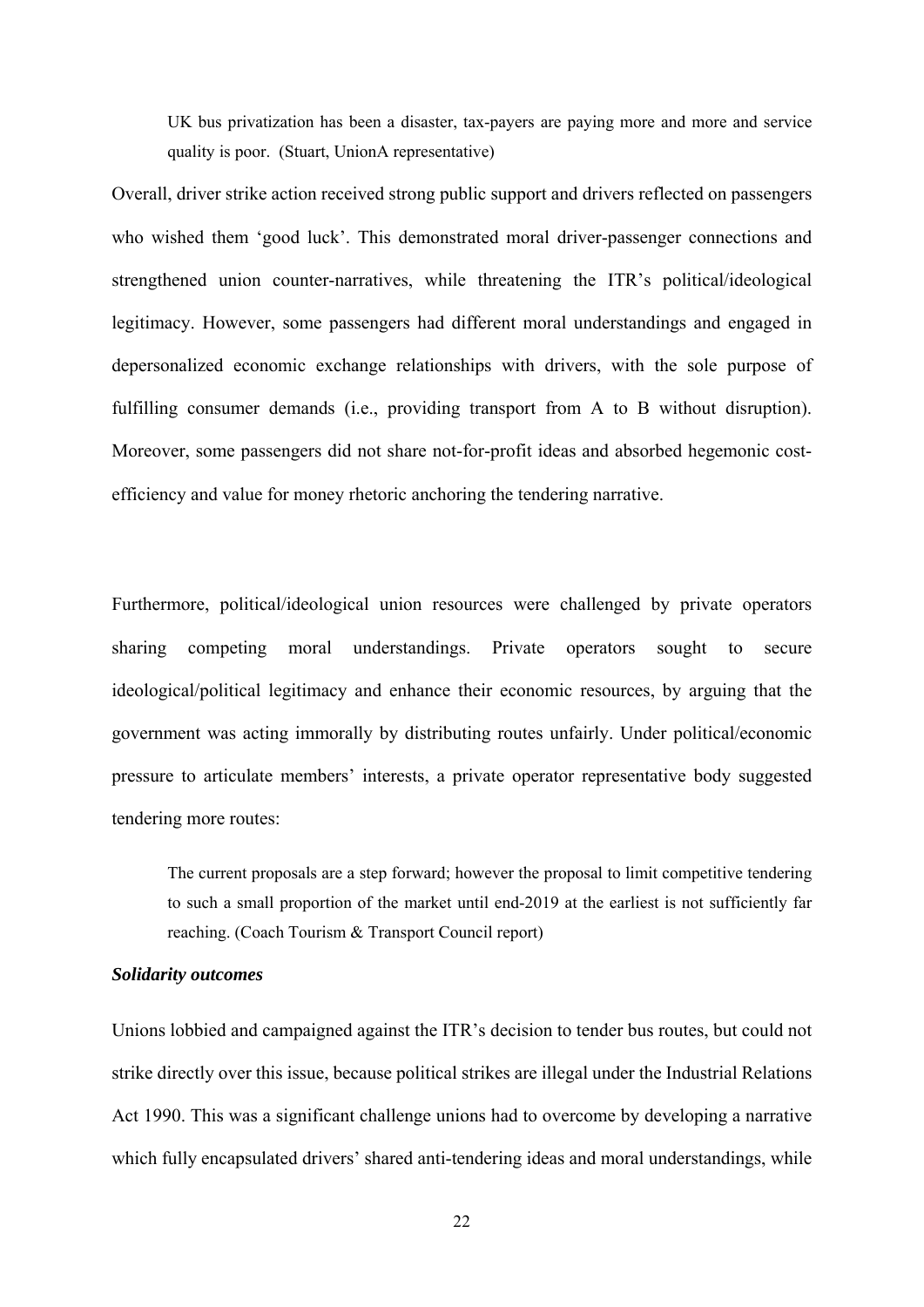legitimatizing strike action and avoiding fines. Unions assessed that they could legally strike over 'the security of bus drivers' terms and conditions of employment as well as the long-term future of public bus services' (UnionA press release), 'in the event that common sense does not prevail and it were to proceed' (UnionA newspaper). BusCo and the ITR still argued that this was a political dispute, but unions maintained their narrative (relatively solidaristic union relations at this time helped) and a 48 hour strike occurred in May 2015.

Further strike action was suspended after substantive concessions were secured. For example, a degree of social compromise between unions, management and government was fostered by a new legally binding Registered Employment Agreement (REA) established in the Labour Court, stipulating that:

No employee will have to transfer on a compulsory basis to another operator…

…any legacy cost, if any, which may arise from the tendering of bus services will not be borne by the employees [of BusCo]…..

a performance regime whereby performance deductions/proportionate penalties will apply to payments to the contractor in the event of breaches of employment related contract obligations and could lead to the potential cessation of any such contracts awarded.

The REA also protected:

the existing terms and conditions (including pensions) for any staff that choose to transfer to any new operator. (Labour Relations Commission 'Terms of Settlement' document)

This was important because despite drivers' widely shared public-sector values, drivers' concerns, needs and commitments were variable:

There may be a small minority wanting to transfer. The shifts may suit them better, or they may seek part-time work, employee situations change. (David, UnionA representative)

Sectoral Employment Orders (SEOs) introduced in The Industrial Relations Amendment Act (IRAA) 2015 stipulated industry-level legally enforceable working conditions and pay. REAs had industry-level remit before being deemed unconstitutional by the Supreme Court in 2013.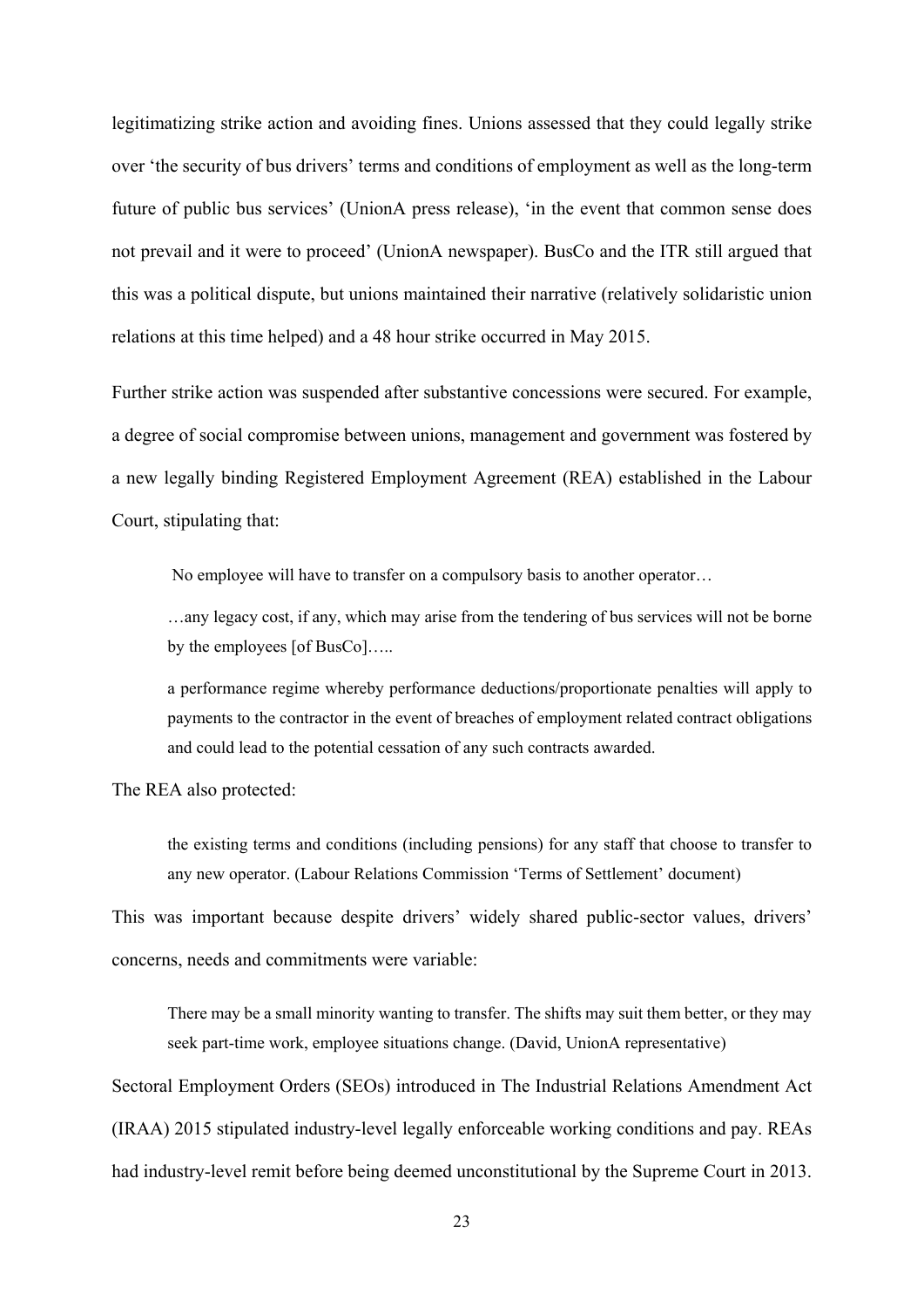The 2015 IRAA re-introduced REAs. Unions achieved assurances from BusCo management that they would jointly seek a SEO to benefit both parties, indicating a degree of shared preferences and moral understandings. However, respondents mentioned potential barriers. For instance, given financial accumulation imperatives (e.g., shareholders), external pressures (e.g., competition) and foreseeing their economic resources threatened, 'private operators would definitely resist' (Peter, driver).

Finally, unions secured concessions from the Minister and the ITR, who promised to refrain from implementing full BusCo privatization. Given that tendering could not be wholly prevented, union communications with drivers stressing the implications of the concessions for their common labour process preferences and shared moral understandings were imperative. Nevertheless, struggle over the frontier of control at BusCo continued. Unions engaged with BusCo driver roster and garage displacement issues after a UK-based contractor secured the tendering contract and commenced services in late 2018. Furthermore, given Ireland's increasingly neo-liberalized political economy, any social and moral connections between unions, government and managers are fragile and unions feared that concessions may be reneged on; particularly regarding full BusCo privatization.

This section has applied Laaser's (2016) framework combining ME with LPT to examine how overt collective resistance was activated during a state-driven tendering dispute. The evidence illustrates the changeable and multi-layered nature of drivers' moral economy and the solidarity it incubated, in response to the ITR's attempts to shift the frontier of control.

#### **Discussion**

This article adds contextual nuance and empirical detail to solidarity and moral economy scholarship by applying Laaser's (2016) framework integrating Sayer's (2005, 2011, 2015)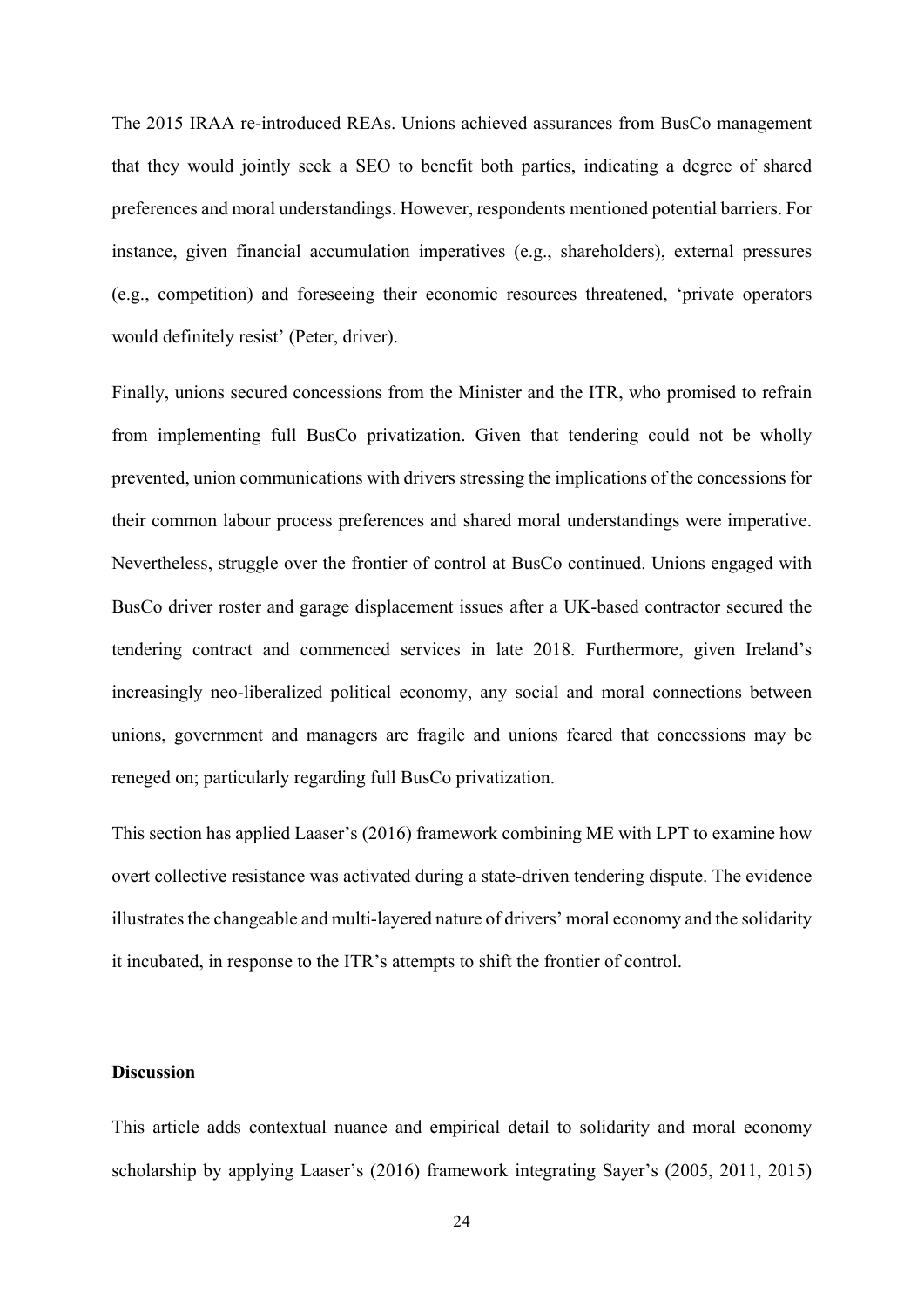'lay morality' with labour process theory (LPT)/structured antagonism (Edwards, 1990, 2018; Smith, 2016; Thompson and Smith, 2009, 2010, 2017); and a realist analysis (Bolton et al., 2016; Edwards, 2018). It captures how dynamic collective union solidarity was activated and constrained during workplace conflict in an Irish public transport company, BusCo, and offers two interrelated contributions outlined below.

First, the article demonstrates the dialectics of how 'structured antagonism' (Edwards, 1990, 2018) within the labour process fused with lay morality, social relationships, commitments, shared ideas and union/representative agency, while being further enabled or inhibited by contextual political economy forces, to activate more overt collective solidarity.

Adding a new empirical contribution by applying Laaser's (2016) framework, this article encourages social scientists examining collective solidarity and industrial democracy to examine how unstable moral economies (Sayer, 2005, 2011, 2015) and their variable moral, political, social and ideological dimensions shape worker mobilization during workplace struggle over the frontier of control (Goodrich, 1920). Applying Laaser's (2016) framework reveals that collective conflict at BusCo not only reflected materialist structured antagonism within the employment relationship, but also disconnected moral understandings between drivers, their employer and the state around the nature and meaning of work and how employees and employers should treat each other. Our article illustrates how Laaser's (2016) framework can also examine human and moral connections between workers and between workers and passengers.

In line with ME and LPT analysis, BusCo driver agency was shaped by state preferences/policies (Sayer, 2000; Thompson and Smith, 2009). The national-level social partnership model present in Ireland between 1987 and 2009 was ideologically packaged as a moral, consensus-oriented tripartite power-sharing pact. In reality, however, it was contested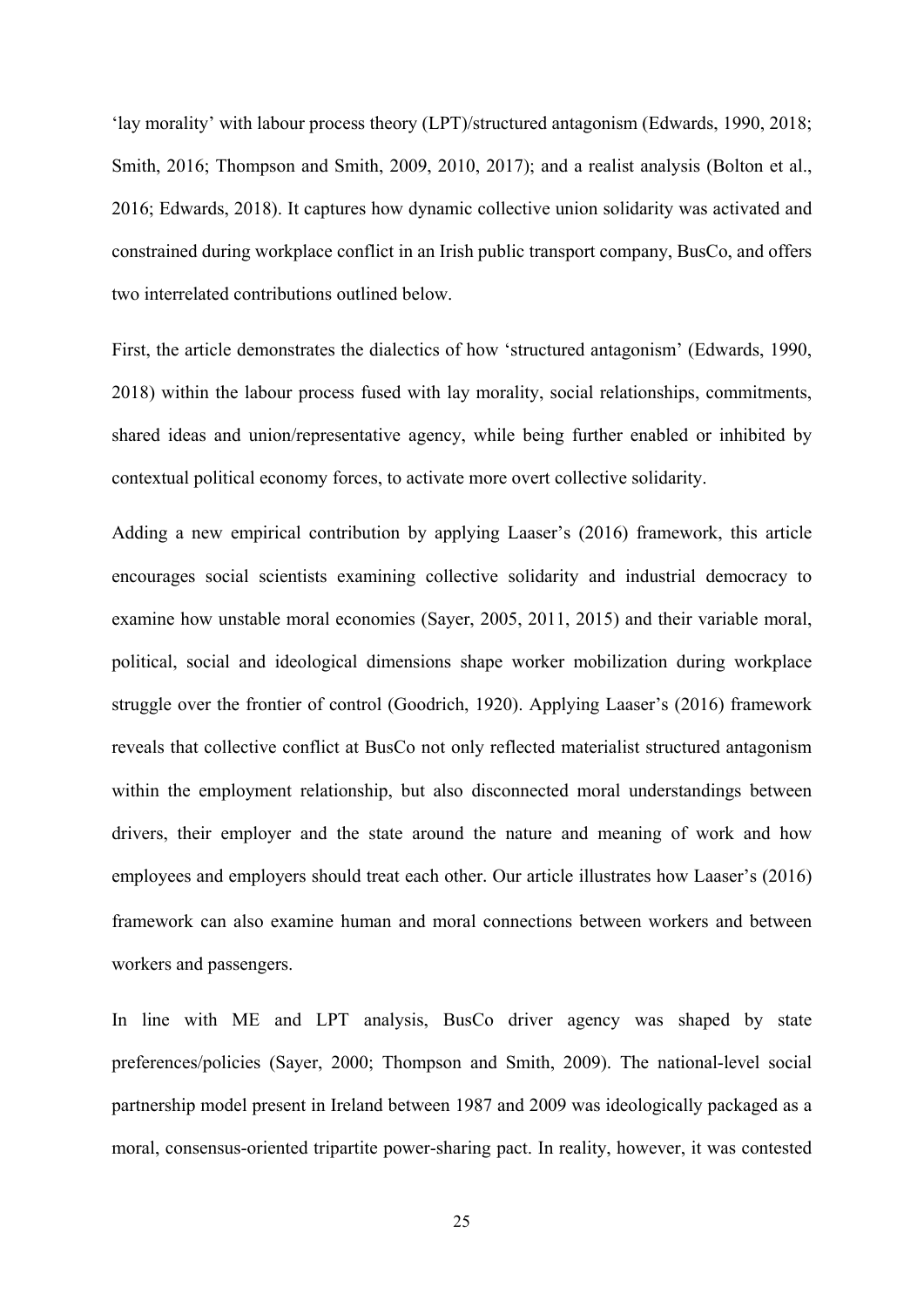and in tension with burgeoning neo-liberalizing forces (Author B; McDonough and Dundon, 2010). Notwithstanding, for a time, social partnership partially prevented BusCo privatization and generated a degree of shared, but nonetheless fragile, moral understandings and social compromise between government, employers and unions, including BusCo management and BusCo unions. Social partnership collapsed in late 2009 after the 2008 financial crisis, which led to subsequent assertion and acceleration of neoliberalism, followed by economic recession and politically imposed austerity on the public (Author B; McDonough and Dundon, 2010; O'Riain, 2014; Roche, 2009; Roche and Gormley, 2017). The BusCo tendering proposals in 2013 fermented more disconnected moral understandings between the government, BusCo workers and unions; and the unravelling of compromise fostered by social partnership.

Exemplifying LPT's primary focus on workplace control dialectics (Taylor and Moore, 2015; Thompson and Smith, 2010, 2017), BusCo drivers' specific labour process has been shaped over time by multiple forces, including technological change, and dominant neoliberal and consumerist ideologies; which threaten to erode union power. These, together with unique garage cultures, diverse individual concerns and union rivalry, potentially curbed moral coworker connections, concealed common driver preferences and limited worker solidarity. Nonetheless, overt collective solidarity was cemented by member lay evaluations of their common 'BusCo driver', 'public-sector worker' and 'trade union member' social identities, which unions helped construct and mobilize (Marks and Thompson, 2010). Less visible discursive struggle occurred between the ITR's market ideology and union public service ideology; which powerfully structured and collectivised drivers' concerns, lay evaluations and shared moral understandings. Union ideology reinforced member reflections on the 'supporting co-workers' workplace norm and generated moral co-worker connections (Hodder and Edwards, 2015). Drivers valued and depended on dignity, recognition, trust, reciprocity, and help extended by colleagues (Hodson, 2001; Sayer, 2007, 2016).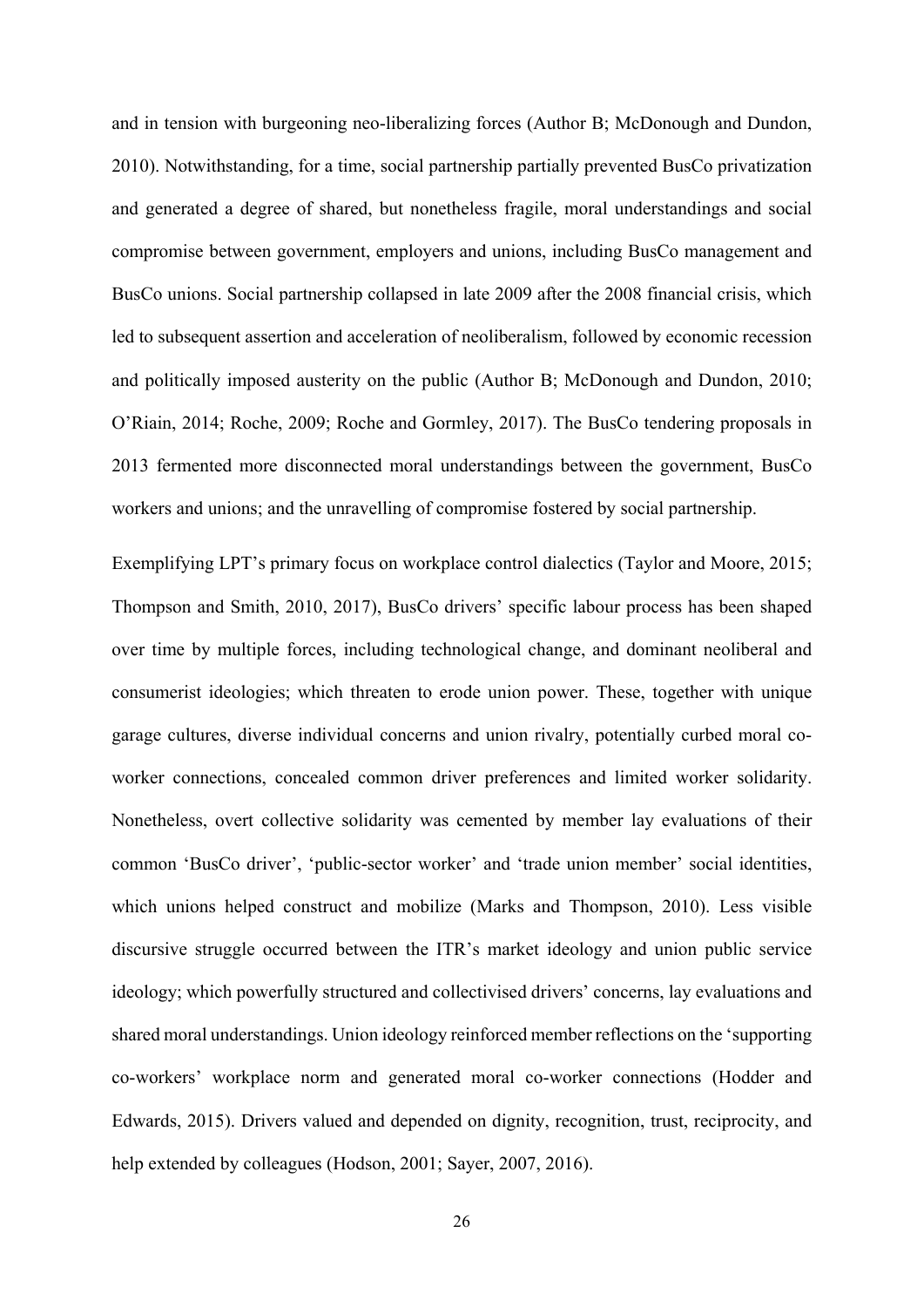Private bus operators were perceived as heralding more exploitative and de-humanizing relationships than public sector BusCo. A key solidaristic collective concern among union members was that private sector employees often lack union representation to challenge inherently more powerful employers, emphasize common worker concerns and enable human flourishing. This can intensify managerial domination of the frontier of control, significantly limit potential for 'genuine' workplace co-operation/social compromise and obscure divergent preferences and observable conflict, as employers use ideological resources to manufacture consent and conceal power imbalances (Burawoy, 2013; Fox, 1974; Gramsci, 1971).

Unions also stressed members' shared moral understandings about tendering implications for passengers, mediated by driver reflections on informal ties and social connections with them (Breslin and Wood, 2016). However, as profit-driven employers and extrinsically instrumentalized employees are pressurized to meet heightened customer service-user expectations, workplace control regimes may intensify, limiting moral worker-manager connections and social compromise (Bélanger and Edwards, 2013). Significantly, public support was relatively strong during the BusCo dispute, constraining the ITR's ideological legitimacy, despite negative discourse on bus strikes in some media. Union ideology sought to strengthen moral connections between co-workers and between workers and passengers by framing worker solidarity as having broader implications beyond organizational-level; namely buses as a vital public transport service and 'public good' (Sayer, 2000). Unions/drivers feared that in a neoliberal political economy context of competition and marketization, tendering could threaten the effort-reward bargain of all transport workers, and enhance state power to implement further privatization at BusCo and elsewhere. Despite their conflicting union identities (Hodder and Edwards, 2015), relatively cooperative union relations during the tendering dispute helped BusCo unions project a coherent narrative, attain unity around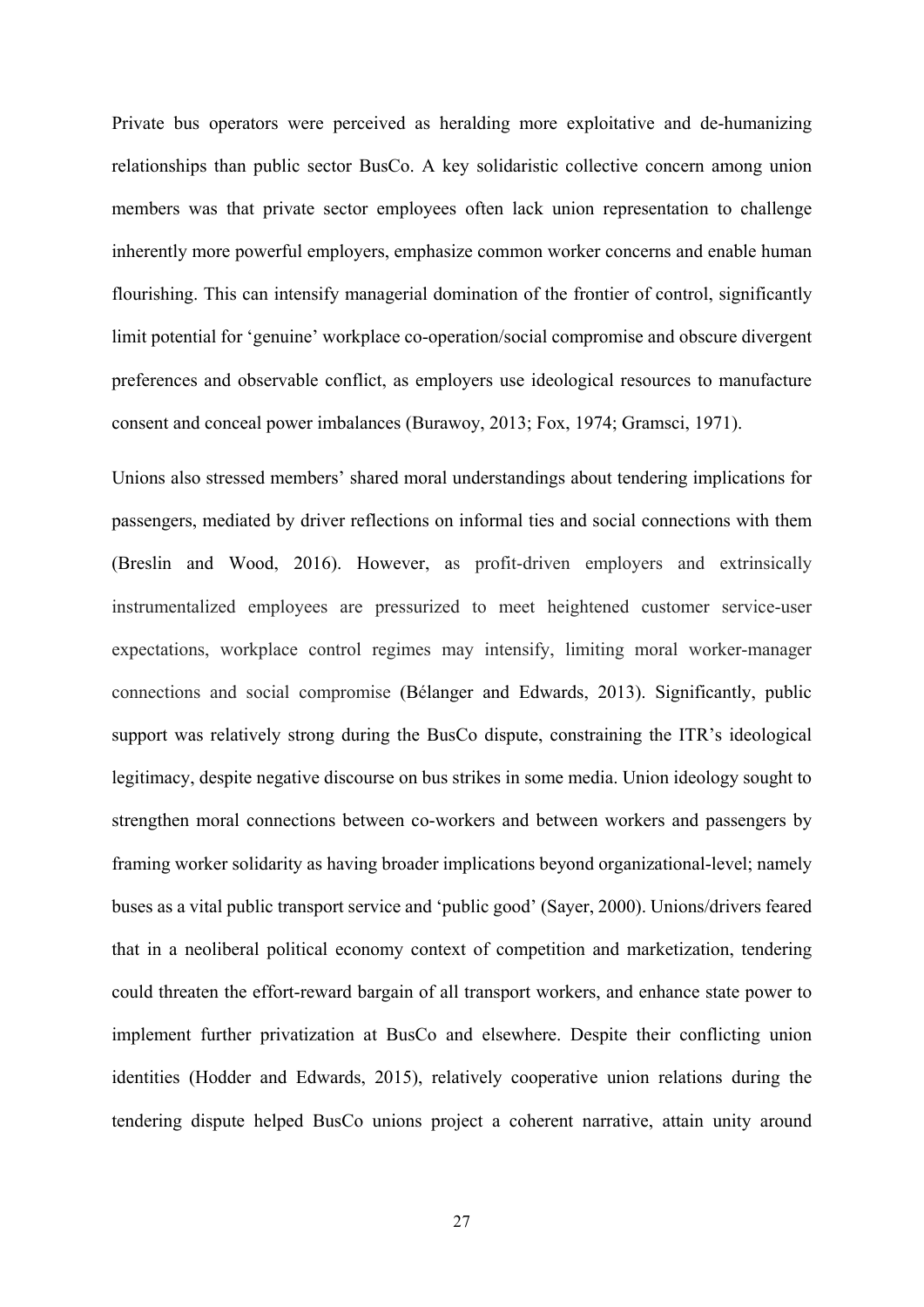common worker preferences and shared moral understandings, sustain member solidarity and legitimize industrial action.

The case study demonstrates potential for 'social compromise' between the state, company management and workers (e.g., through the Registered Employment Agreement). However, worker solidarity and moral (re)connections are fragile in Ireland's neo-liberal political economy, particularly since the 2008 financial crisis (McDonough and Dundon, 2010; O'Riain, 2014). Struggles over marketization will likely continue. Neoliberal hegemony is never total, leaving terrain for contestation (McMurtry, 2013; Peck, 2013).

The second related contribution relates to advancing ME research (Bailey et al., 2012; Bolton and Laaser, 2013; Bolton et al., 2016; Breslin and Wood, 2016; Khurana, 2017; Laaser, 2016; Mulinari, 2019; Umney, 2017). Our article does so by applying Laaser's (2016) framework to critically examine unionized workers' contested and shifting moral economy during workplace struggle over tendering, and by empirically demonstrating how LPT's workplace/employment relationship-focused materialist analysis supplements ME in this context. Specifically, Laaser's (2016) important study combines ME and LPT in the context of UK banks. However, collective solidarity and surfacing of open conflict was more evident at strongly unionized BusCo in the Irish public transport sector than in Laaser's study. Therefore, our novel empirical contribution builds on the foundations set by Laaser.

Laaser (2016) explains that moral understandings cannot eradicate structured antagonism and labour process power imbalances (which are inherent to employment relationships), but are meaningful attempts to humanize social relations in particular political economy contexts. Uniquely, we bring ME and LPT concepts together to explicitly underscore how 'structured antagonism' within the labour process shapes social and moral connections between multiple actors during collective workplace struggle.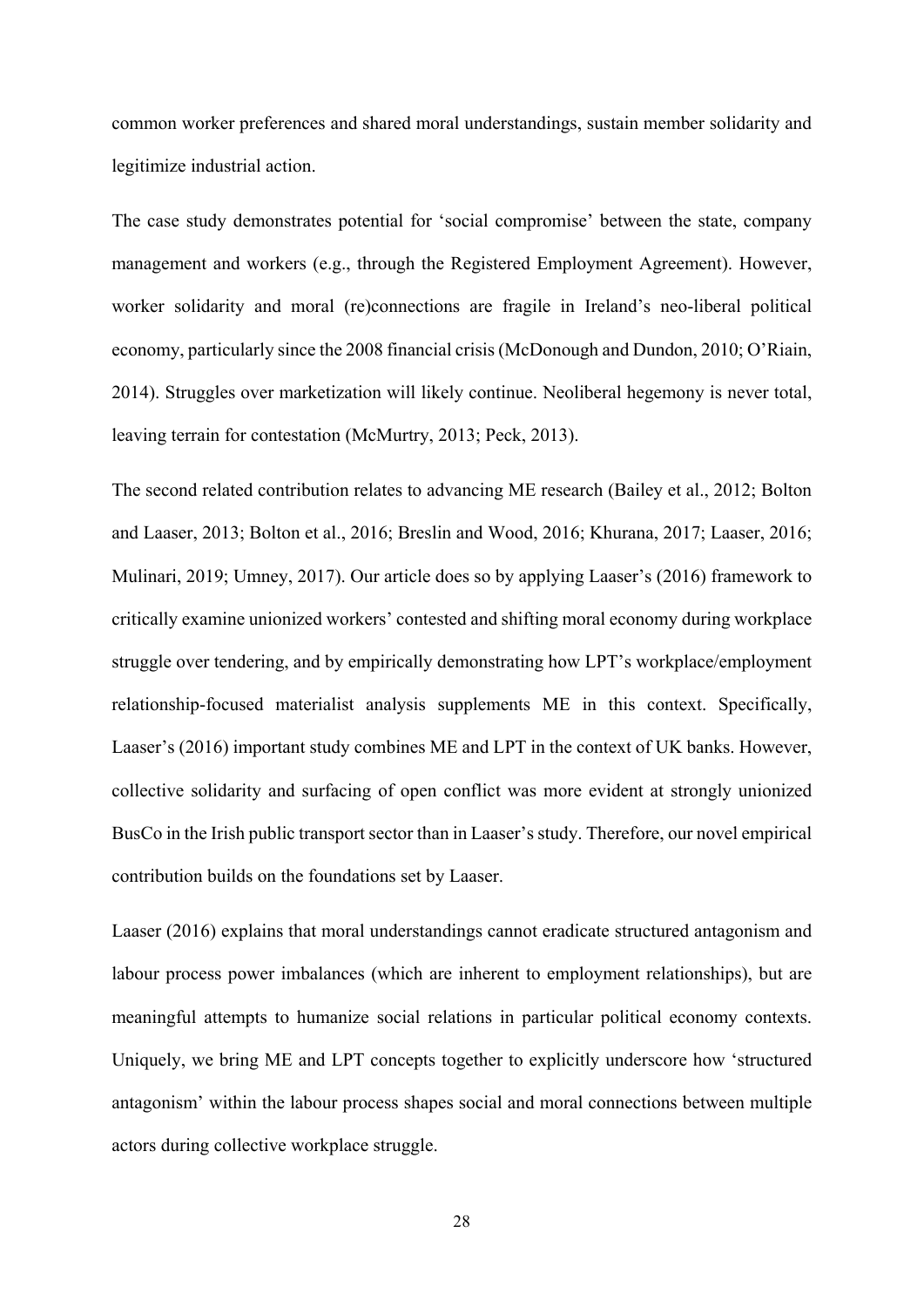Advancing knowledge about unionized workers' moral economies and the collective solidarities they shape in different country and sector contexts provides greater understanding of the complex, uneven and contested reality of moral economies and collective worker solidarity. Moreover, despite their power having waned considerably since the 1970s, unions remain vitally important collective institutions to challenge market fundamentalism and managerial control. Additional empirical studies are required which apply Laaser's (2016) framework to examine how workers engage with lay morality in other contexts of solidarity and struggle, in order to stimulate future debates about the role of moral economies in enhancing the quality of working life, humanizing antagonistic employment relationships under capitalism and extending workers' democratic control.

#### **Conclusion**

This article enhances understanding of how the moral economy intersects with the labour process to shape collective solidarity at work. Our article contributes to Moral Economy (ME) and Labour Process Theory (LPT) scholarship by illustrating how LPT can buttress ME by offering a specific materialist employment relationship framework, which connects 'structured antagonism' at work to macro forces in the wider circuit of capital(ism). Combining lay morality with LPT offers a deeper fine-grained and multi-layered analysis of collective workplace solidarity and related tensions and struggles over the frontier of control in the context of wider political economy forces. Our research adds a new empirical contribution by applying Laaser's (2016) pioneering theoretical framework to analyse how BusCo drivers' uneven and fragile moral economy shaped contested union solidarity during workplace struggle over state driven tendering and marketization in Ireland's public transport sector. When dominant neoliberal forces threaten collective agency and consolidate managerial control,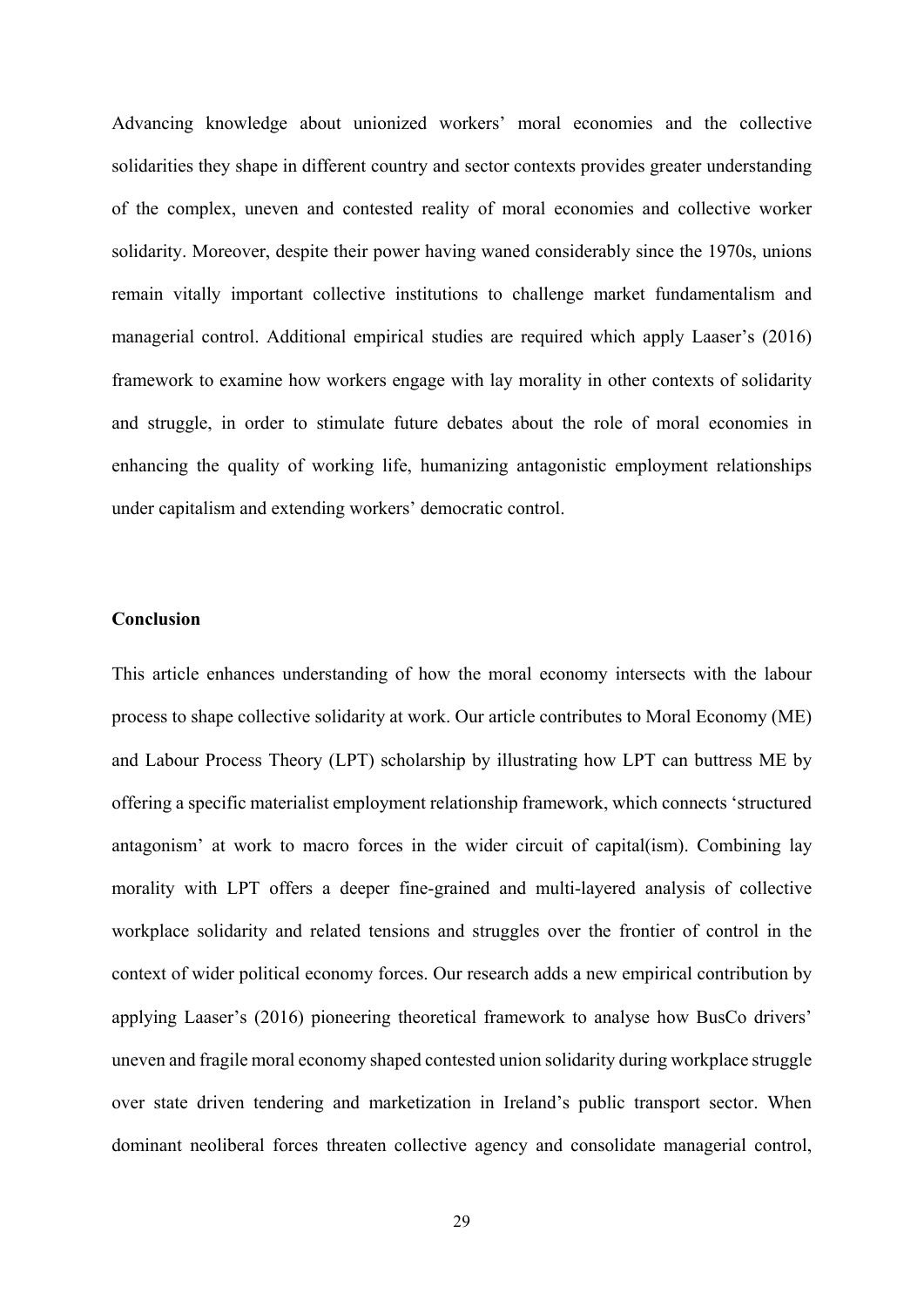unpacking worker solidarity unevenness and complexity is important. This can help identify solidarity constraints and potential ways to (at least) partly mitigate their effects. We urge other scholars examining collective solidarity and industrial democracy to broaden their research agenda by focusing on how interwoven moral, political, social and ideological dimensions underpinning workers' moral economies shape workplace struggle over changes in the labour process.

#### **References**

Bailey J, Macdonald F and Whitehouse G (2012) 'No leg to stand on': The moral economy of Australian industrial relations changes. *Economic and Industrial Democracy* 33(3): 441-461.

Baldamus W (1961) *Efficiency and Effort: An Analysis of Industrial Administration*. London: Tavistock Publications.

Bélanger J and Edwards PK (2013) The nature of front-line service work: distinctive features and continuity in the employment relationship. *Work, Employment and Society* 27(3): 433- 450.

Bolton S and Laaser K (2013) Work, Employment and Society through the Lens of Moral Economy. *Work, Employment and Society* 27(3): 508-525.

Bolton S, Houlihan M and Laaser K (2012) Contingent work and its contradictions: Towards a moral economy framework. *Journal of Business Ethics* 111(1): 121-132.

Bolton S, Laaser K and McGuire D (2016) Quality Work and the Moral Economy of European Employment Policy. *Journal of Common Market Studies* 54(3): 583-598.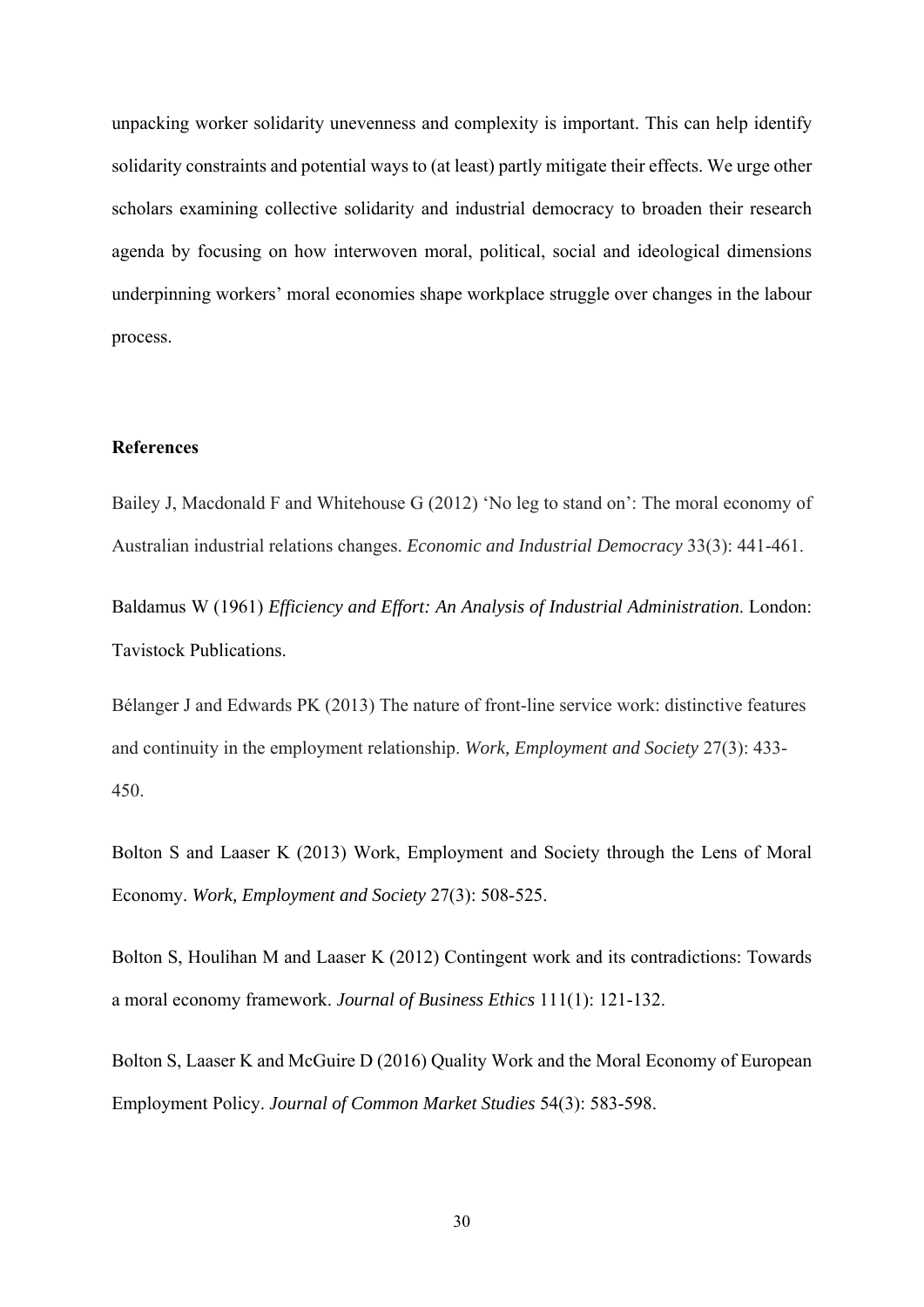Breslin D and Wood G (2016) Rule breaking in social care: hierarchy, contentiousness and informal rules. *Work, Employment and Society* 30(5): 750-765.

Burawoy M (2013) Ethnographic fallacies: reflections on labour studies in the era of market fundamentalism. *Work, Employment and Society* 27(3): 526-536.

Darlington R (2018) The leadership component of Kelly's Mobilisation Theory: contribution, tensions, limitations and further development. *Economic and Industrial Democracy* 39(4): 617-638.

Darr A (2011) Sales work and the situated constitution of legitimate economic exchange. *Work, Employment and Society* 25(3): 506-521.

Doellgast V, Lillie N and Pulignano V (2018) *Reconstructing Solidarity*. Oxford: Oxford University Press.

Edwards PK (1990) Understanding conflict in the labour process: the logic and autonomy of struggle. In Knights D, Willmott H (eds) *Labour Process Theory*. London: Macmillan, 125- 152.

Edwards PK (2018) Conflict in the Workplace: The concept of structured antagonism reconsidered. *Warwick Papers in Industrial Relations,* No. 110, 3-22.

Fantasia R (1988) *Cultures of Solidarity: Consciousness, Action and Contemporary American Workers.* Berkeley: University of California Press.

Fox A (1974) *Beyond Contract: Work, Power and Trust Relations*. London: Faber.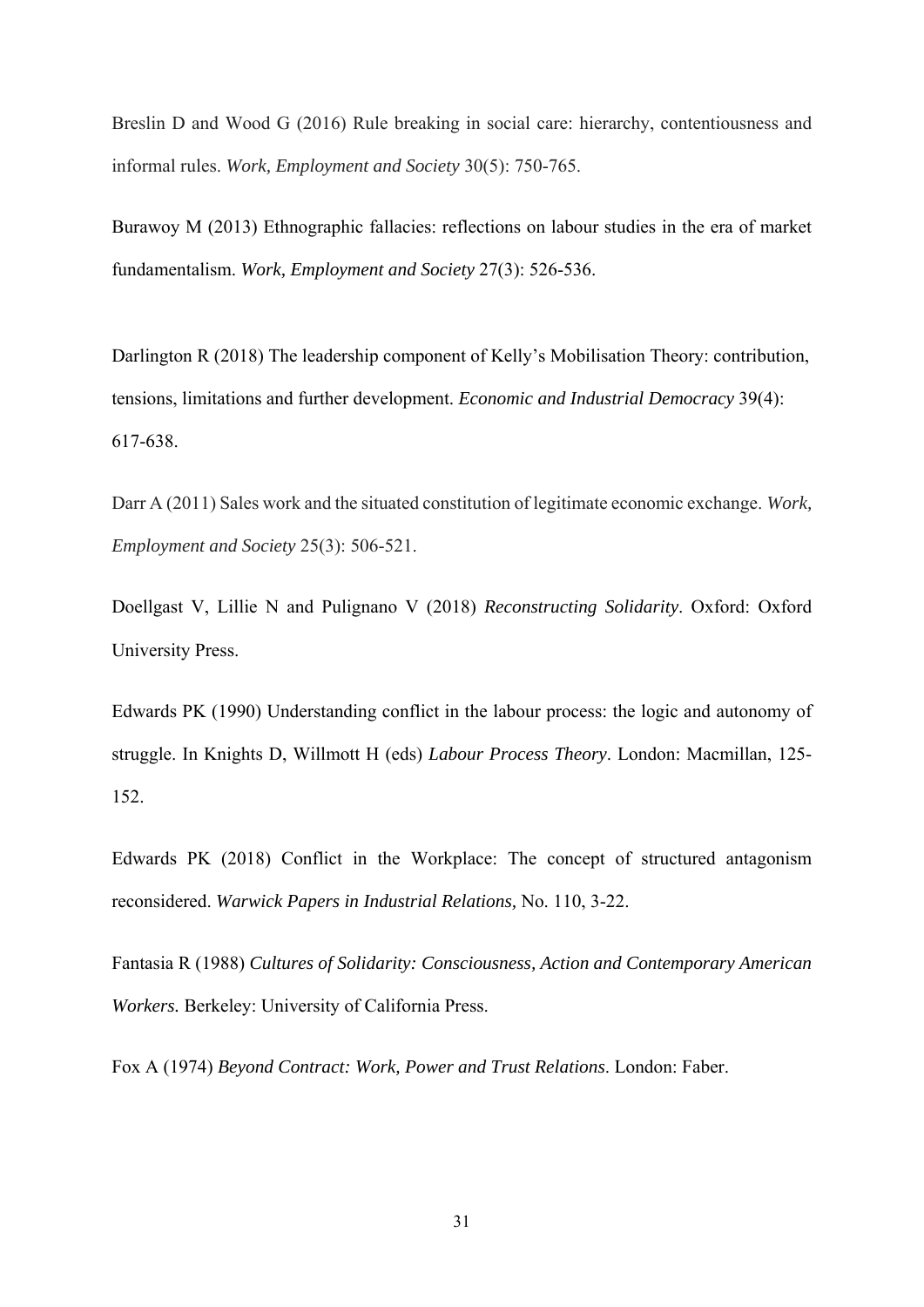Gajewska K (2013) Varieties of regional economic integration and labor internationalism: The case of Japanese trade unions in comparison. *Economic and Industrial Democracy* 34(2): 247-268.

Godard J (2014) The psychologisation of employment relations? *Human Resource Management Journal* 24(1): 1-18.

Goodrich C (1920) *The frontier of control: a study in British workshop politics*. US: Harcourt, Brace and Howe.

Gramsci A (1971) *Selections from the Prison Notebooks of Antonio Gramsci*. New York, International Publishers.

Greco L and Chiarello F (2016) The failure of regulation: Work, environment and production at Taranto's ILVA. *Economic and Industrial Democracy* 37(3): 517-534.

Hodder A and Edwards PK (2015). The essence of trade unions: understanding identity, ideology and purpose. *Work, Employment and Society* 29(5): 843-854.

Hodson R (2001) *Dignity at Work*. US: Cambridge University Press.

Jansen G, Akkerman A and Vandaele K (2017) Undermining mobilization? The effect of job flexibility and job instability on the willingness to strike. *Economic and Industrial Democracy* 38(1): 99-117.

Kelly J (1998) *Rethinking Industrial Relations*. London: Routledge.

Khurana S (2017) Resisting labour control and optimizing social ties: experiences of women construction workers in Delhi. *Work, Employment and Society* 31(6): 921–936.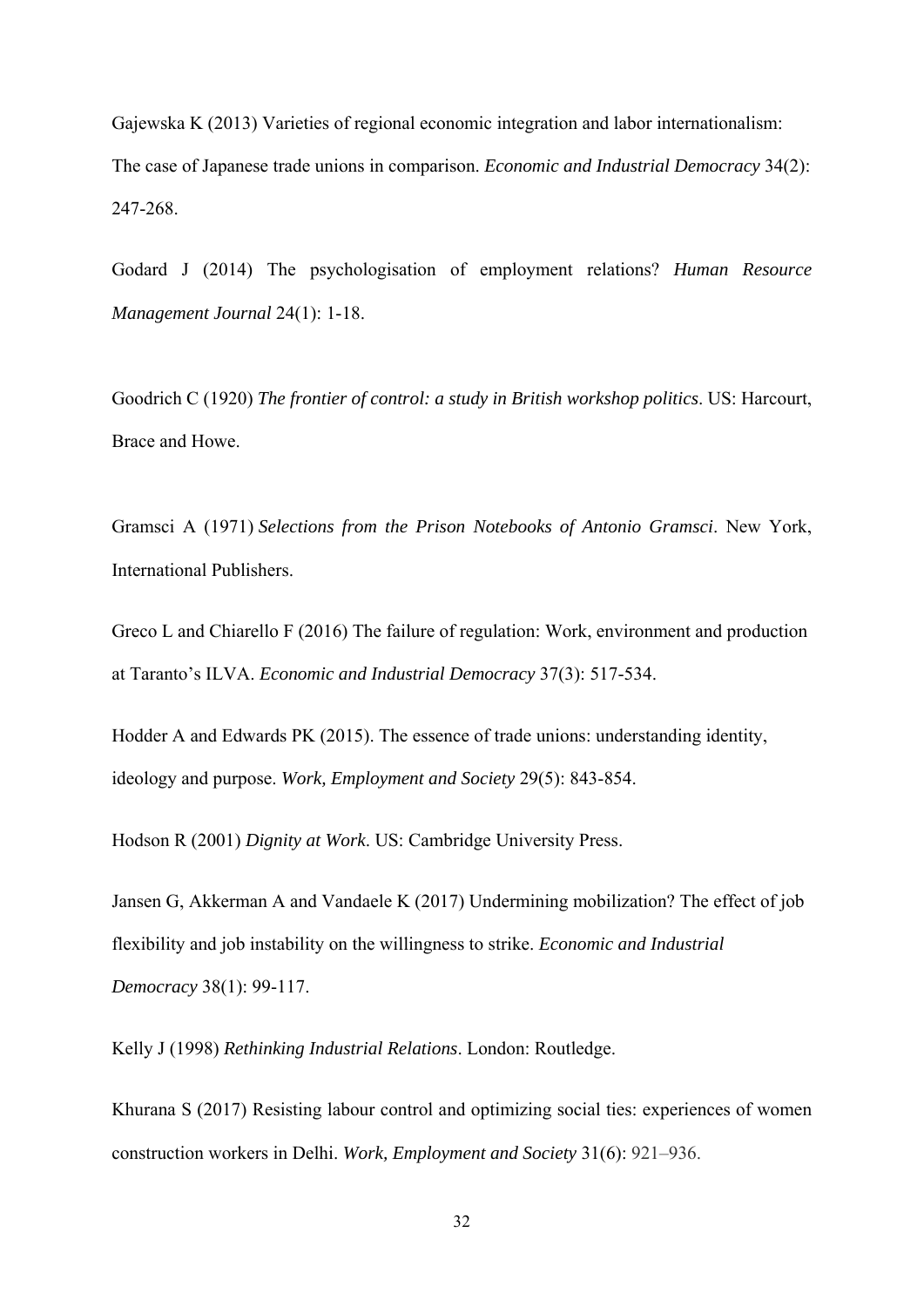Laaser K (2016) If you are having a go at me, I am going to have a go at you': the changing nature of social relationships of bank work under performance management. *Work, Employment and Society* 30(6): 1000-1016.

Marino S, Bernaciak M, Mrozowicki A and Pulignano V (2019) Unions for whom? Union democracy and precarious workers in Poland and Italy. *Economic and Industrial Democracy*, 40(1): 111-131.

Marks A and Thompson P (2010). Beyond the blank slate: Identities and interests at work. In P Thompson and C Smith *Working life: renewing labour process analysis*. Palgrave McMillan.

McDonough T and Dundon T (2010) Thatcherism Delayed? The Irish crisis and the paradox of social partnership. *Industrial Relations Journal* 41(6): 544-562.

McMurtry J (2013) *The Cancer Stage of Capitalism*. London: Pluto Press.

Mulinari P (2019) Weapons of the poor: Tipping and resistance in precarious times. *Economic and Industrial Democracy* 40(2): 434–451.

Ó Riain S (2014). *The Rise and Fall of Ireland's Celtic Tiger: Liberalism, Boom and Bust*. Cambridge: Cambridge University Press.

Peck J (2013) Explaining (with) neoliberalism. *Territory, Politics, Governance* 1(2): 132-157.

Polanyi K (1957) *The Great Transformation*. New York: Rhinehart.

Polanyi K (1968) Our obsolete market mentality. In: Dalton G (ed) *Primitive, Archaic and Modern Economies: Essays of Karl Polanyi*. Boston, MA: Beacon Press, 59–77.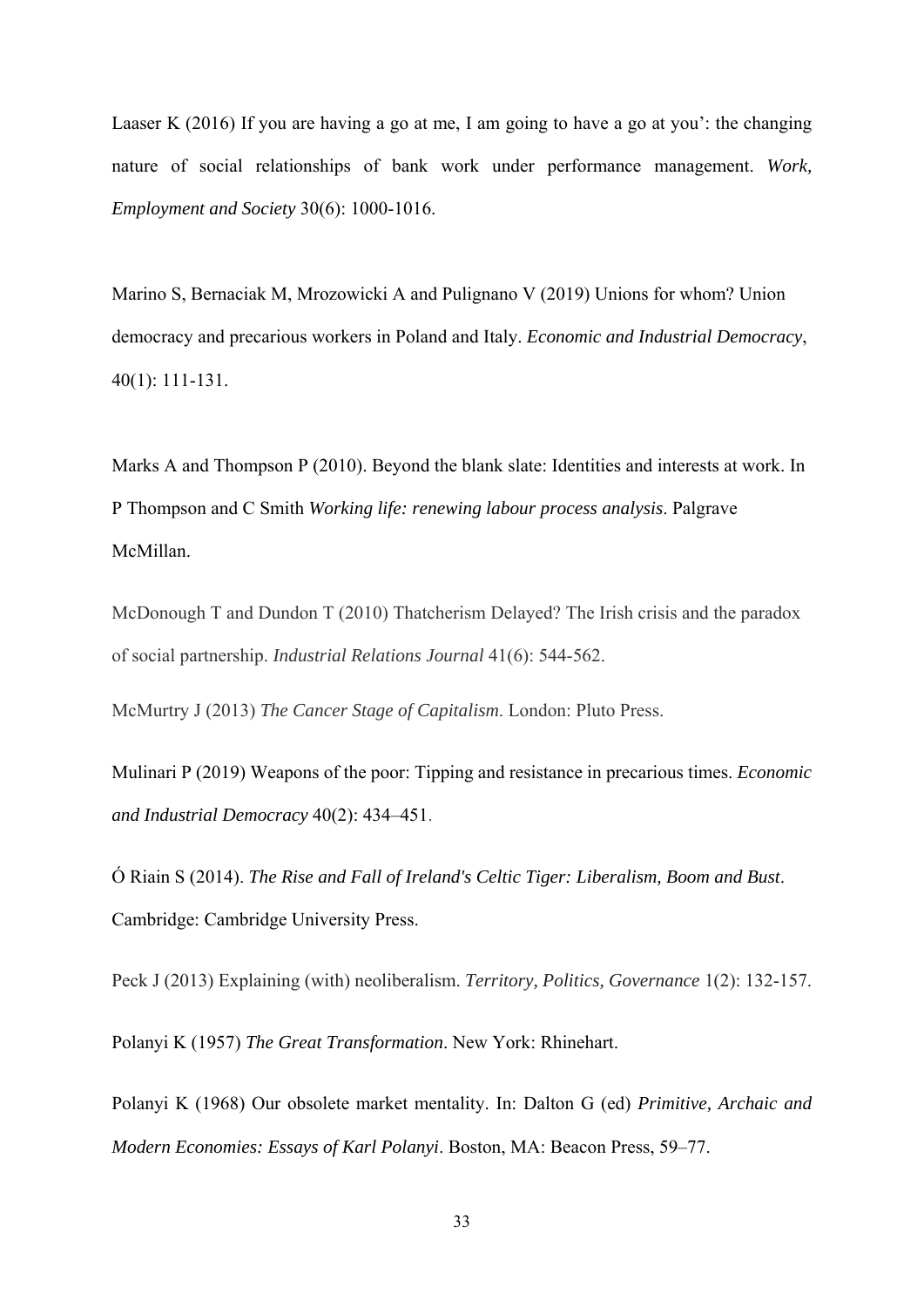Roche WK (2009) Social partnership: from Lemass to Cowen. *The Economic and Social Review* 40(2): 183-205.

Roche WK and Gormley T (2017) The durability of coordinated bargaining: Crisis, recovery and pay fixing in Ireland. *Economic and Industrial Democracy* p.0143831X17718067.

Sayer A (2000) Moral economy and political economy. *Studies in Political Economy* 61(1): 79–103.

Sayer A (2005) *The Moral Significance of Class*. US: Cambridge University Press.

Sayer A (2006) Organizational Life: The Good, the Bad, and the Instrumental. In Wood G, James P (eds) *Institutions, Production, and Working Life*. UK: Oxford University Press, 203- 216.

Sayer A (2007). Dignity at work: Broadening the agenda. *Organization* 14(4): 565-581.

Sayer A (2011) *Why Things Matter to People: Social Science, Values and Ethical Life*. Cambridge: Cambridge University Press.

Sayer A (2015) Time for moral economy? *Geoforum* 65: 291-293.

Schröder M (2013) Should I stay or should I go? How moral arguments influence decisions about offshoring production. *Economic and Industrial Democracy* 34(2): 187-204.

Sennett R (2013) *Together: The Rituals, Pleasures and Politics of Cooperation*. London: Penguin Books Ltd.

Smith C (2016) Rediscovery of the labour process. *The Sage HanBusCoook of the Sociology of Work and Employment*. London: Sage Publications, pp.205-224.

Taylor P and Moore S (2015) Cabin crew collectivism: Labour process and the roots of mobilization. *Work, Employment and Society* 29(1): 79-98.